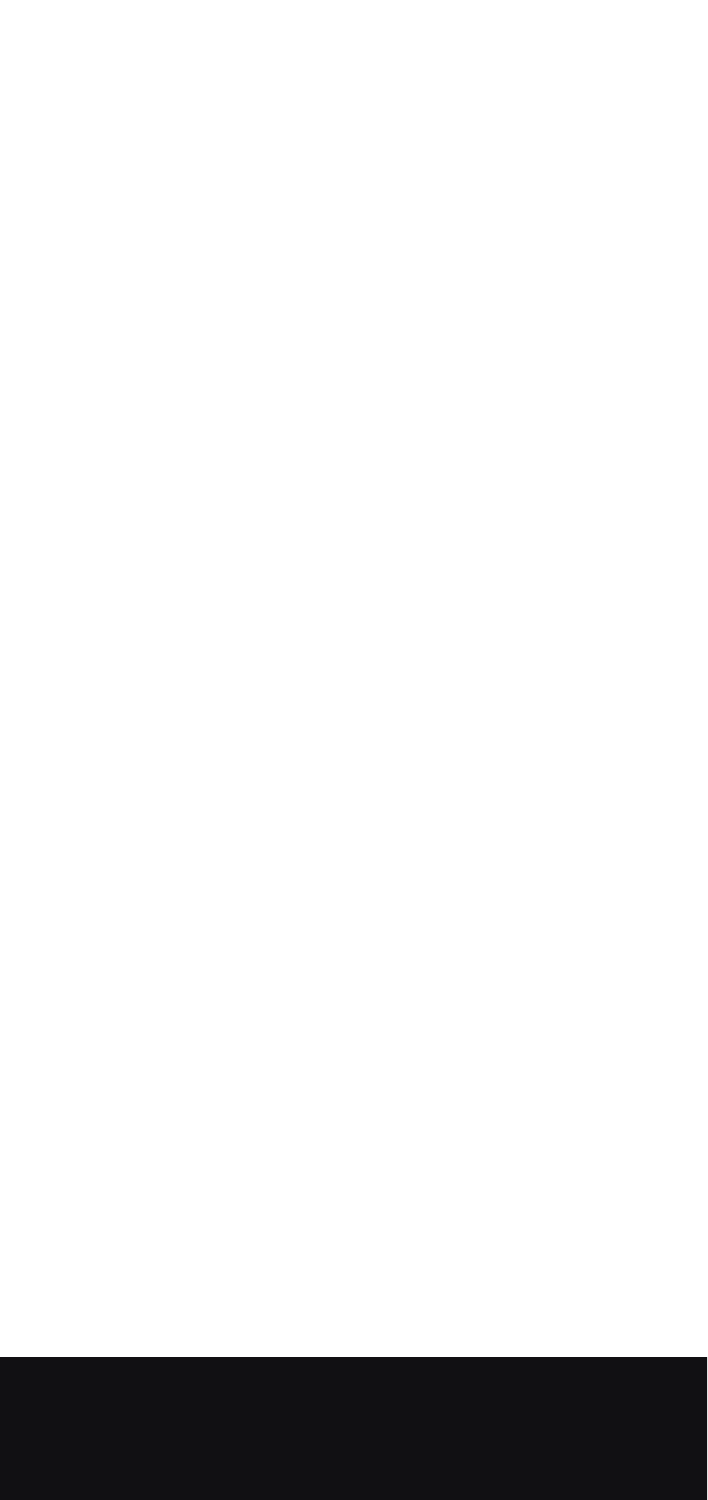### Product Disclosure Statement (PDS)

This document, the Application and Authority for Bankwest Money Market Deposit Account form (and any Application for Amending a Money Market Deposit Account form) signed by you, each Confirmation Letter which we send you from time to time and the Bankwest "Your Guide to Banking Fees" brochure comprises the Product Disclosure Statement (PDS) and the Terms and Conditions governing the Money Market Deposit Account. Please read the PDS carefully and retain it for future reference. Further copies of the PDS and any further information is available on request by:

- calling us on 1300 488 588
- visiting bankwest.com.au
- • contacting us at the Business contact address details at the end of Part B of this document.

Any advice contained in the document has been prepared without taking into account your particular objectives, financial situation or needs. For that reason, before acting on the advice you should consider the appropriateness of the advice having regard to your own objectives, financial situation and needs. You should consider the Product Disclosure Statement before making any decision about whether to acquire the product.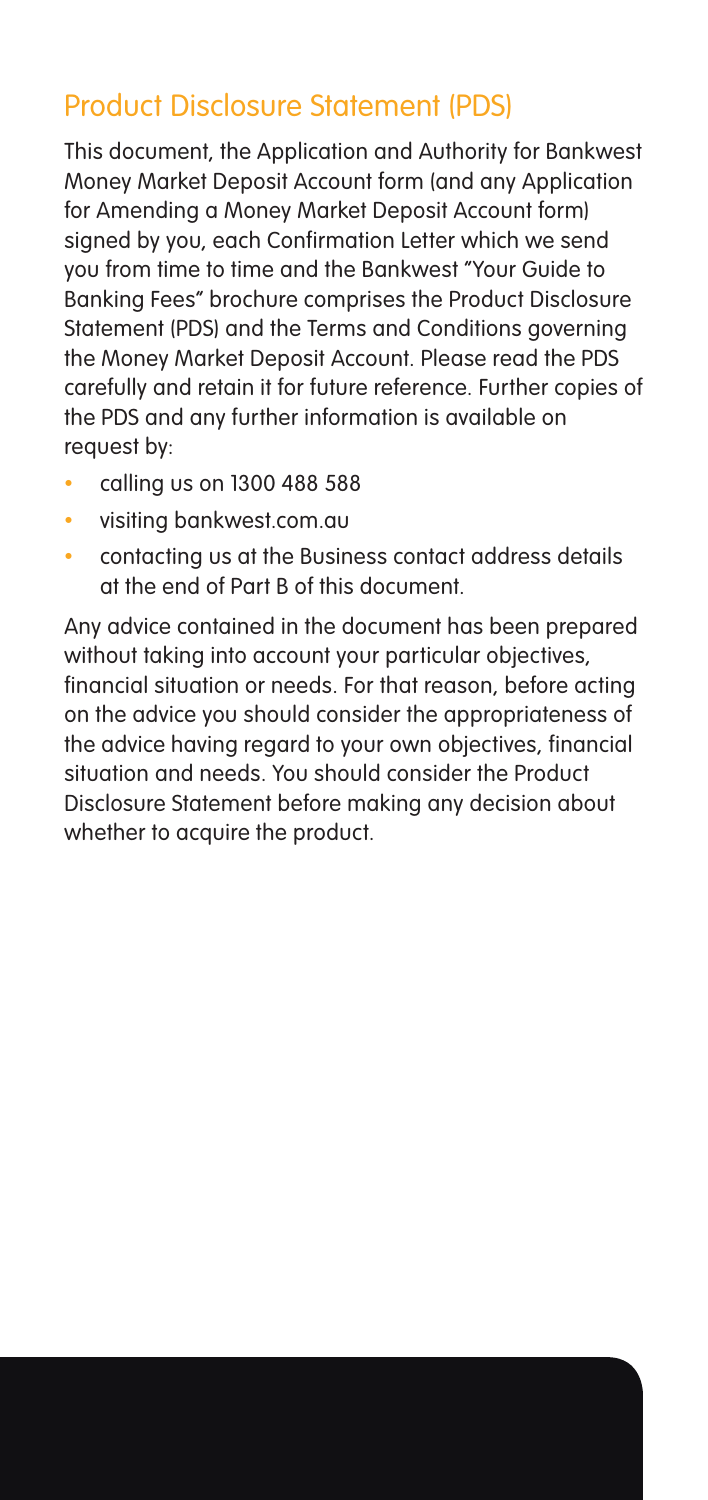### Product Summary

#### **Key Features**

The Bankwest Money Market Deposit Account is an Australian dollar deposit account available to individuals and businesses who are residents of Australia.

You can invest funds in an MMDA:

- at call:
- for a fixed rate with a fixed term ranging from 7 days to 5 years;
- for a variable rate with a fixed term ranging from 6 months to 5 years

The minimum amount that can be invested in an MMDA is \$500,000.

Withdrawals will only be paid into your Nominated Linked Account.

**Please note** that for Fixed Term MMDA opened or renewed on or after 18 December 2014, you may request withdrawal of all or part of your funds prior to the maturity date provided that you give the Bank 31 days' notice, unless hardship is applicable as defined by the Bank. See clause 8 of this PDS. However, if your Fixed Term MMDA has less than 31 days to maturity, you will only be able to access funds on the maturity date, unless hardship is applicable as defined by the Bank.

The notice period starts on the day you request withdrawal.

If you think you may have a need to immediately access your money during the term, other accounts may be more suitable.

We will accept instructions by phone, fax, or email from Authorised Contacts nominated by you.

Interest is paid on your MMDA as follows:

- For At Call MMDAs a variable rate set by us applies. Interest is generally paid on the first business day of each month and can be paid into your MMDA Account or to your Nominated Linked Account.
- For Fixed Term Fixed Rate MMDAs a fixed rate set by us applies. Interest is paid at maturity for terms of less than 12 months into a new MMDA or your Nominated Linked Account.
- For MMDAs with a term of more than 12 months you may negotiate a periodic interest payment. This will be paid into your Nominated Linked Account.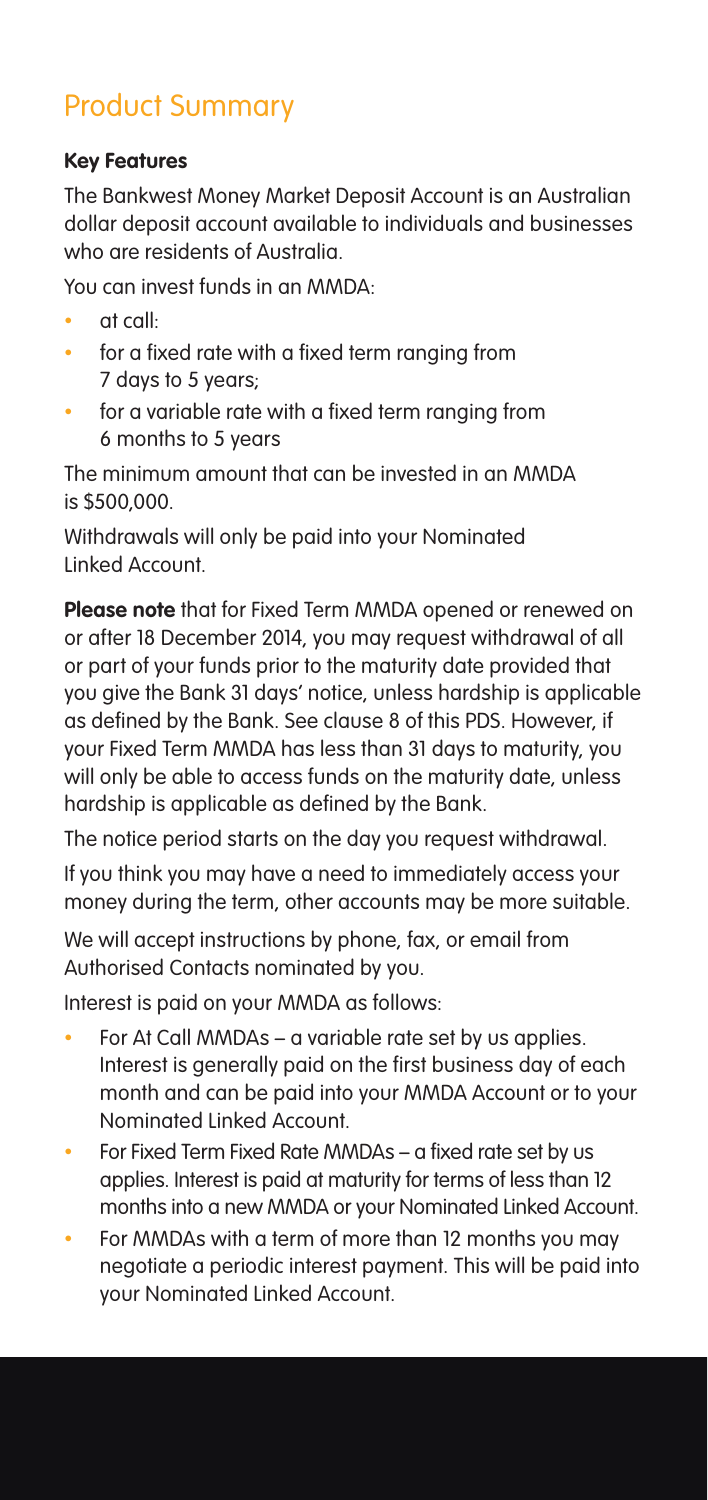For Fixed Term Variable Rate MMDAs, the rate is based on the applicable BBSW plus a margin agreed with us. Interest may be paid monthly, quarterly or six monthly. This can only be paid to your Nominated Linked Account.

#### **Key Benefits**

- These investment products are provided by experienced Money Market specialists who make dealing easy and convenient.
- The MMDA is available to businesses including trusts, non-profit organisations and superannuation funds.
- There are a range of flexible terms to choose from – At Call or Fixed Term from 7 days to 5 Years.
- Competitive market linked rates are available.
- There is a streamlined account opening process.
- Your Nominated Linked Account may be held with us or any Australian financial institution.

#### **Fees and Charges**

The MMDA has no account keeping fees.

For details on:

- interest calculations on early payment, see clause 8.
- Fees for additional account statements and Confirmation Letters see clause 11.
- General banking fees, see the Bankwest "Your Guide to Banking Fees" brochure.

#### **Key Risks**

- Market risk interest rates can fluctuate and change adversely
- Fraud risk you may suffer loss if someone not authorised by you purports to provide us with instructions in relation to the account and we act on those instructions.
- For any Fixed Term MMDA opened or renewed on or after 18 December 2014, you must provide 31 days' notice to withdraw before maturity, unless hardship is applicable as defined by the Bank. If you think you may have a need to immediately access your money during the term, other accounts may be more suitable.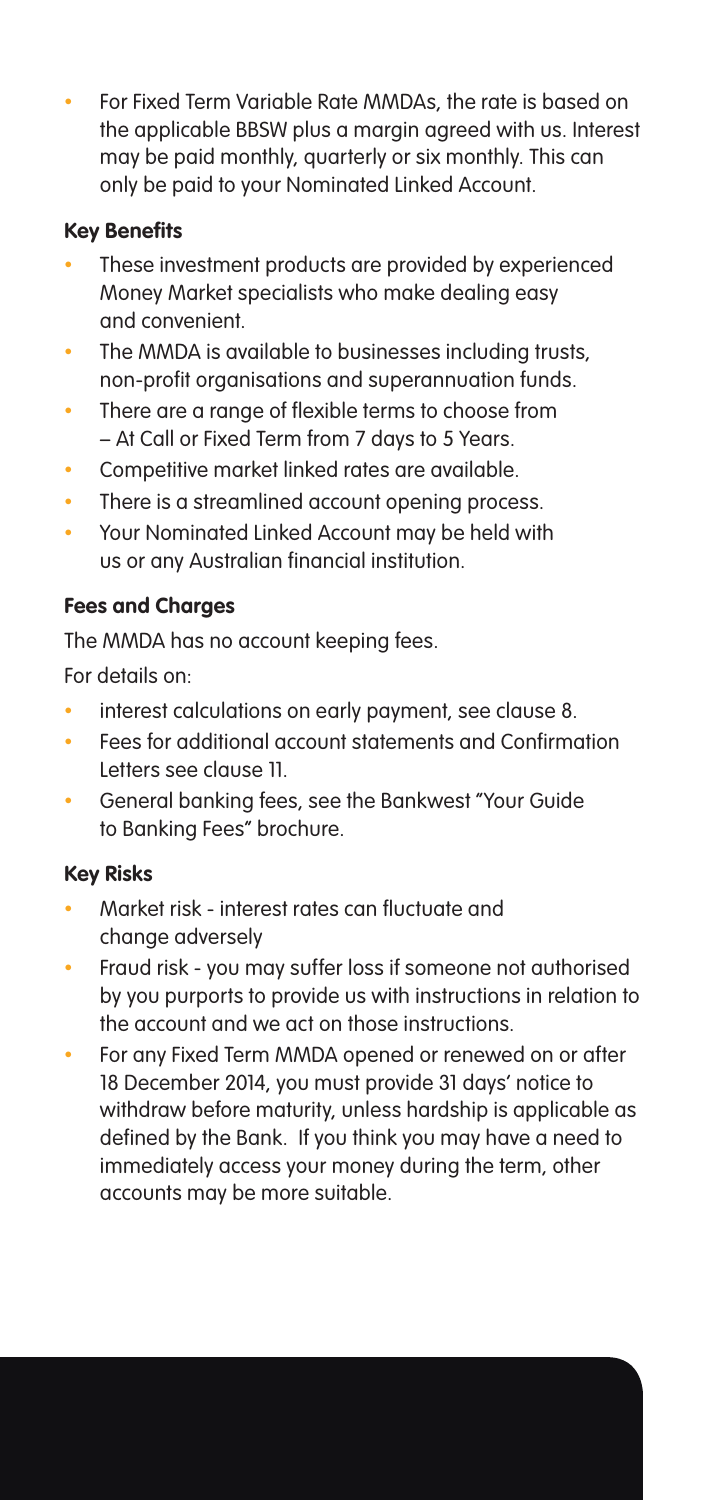# **Contents**

|     | Part A - Money Market Deposit Account     | 1                 |
|-----|-------------------------------------------|-------------------|
| 1.  | About the Money Market Deposit Account    | 1                 |
| 2.  | Opening an Account                        | $\overline{2}$    |
| 3.  | <b>Your Nominated Linked Account</b>      | 3                 |
| 4.  | Opening a Joint Account                   | 3                 |
| 5.  | Opening an Account Held in Trust          | 4                 |
| 6.  | Operating your Account                    | 5                 |
| 7.  | Interest                                  | 6                 |
| 8.  | Pre-Payment of your Fixed Term MMDA       | 10                |
| 9.  | Maturity of your Fixed Term MMDA          | $12 \overline{ }$ |
| 10. | Closing your MMDA                         | $12 \overline{ }$ |
| 11. | Account Statements & Confirmation Letters | 13                |
| 12. | Your Agreement                            | 14                |
| 13. | Changing your Nominated Linked Account    | 14                |
| 14. | Severance                                 | 15                |
|     | Part B - Other Important Information      | 15                |
| 15. | Code of Banking Practice                  | 15                |
| 16. | Fees and Government Charges               | 16                |
| 17. | Changes to Terms and Conditions           | 16                |
| 18. | <b>Changes to Your Particulars</b>        | 17                |
| 19. | Service of Notices                        | 17                |
| 20. | Tax File Number (TFN)                     | 18                |
| 21. | Taxation                                  | 18                |
| 22. | <b>Account Combination</b>                | 18                |
| 23. | Procedures for Handling Errors and        |                   |
|     | <b>Disputed Transactions</b>              | 19                |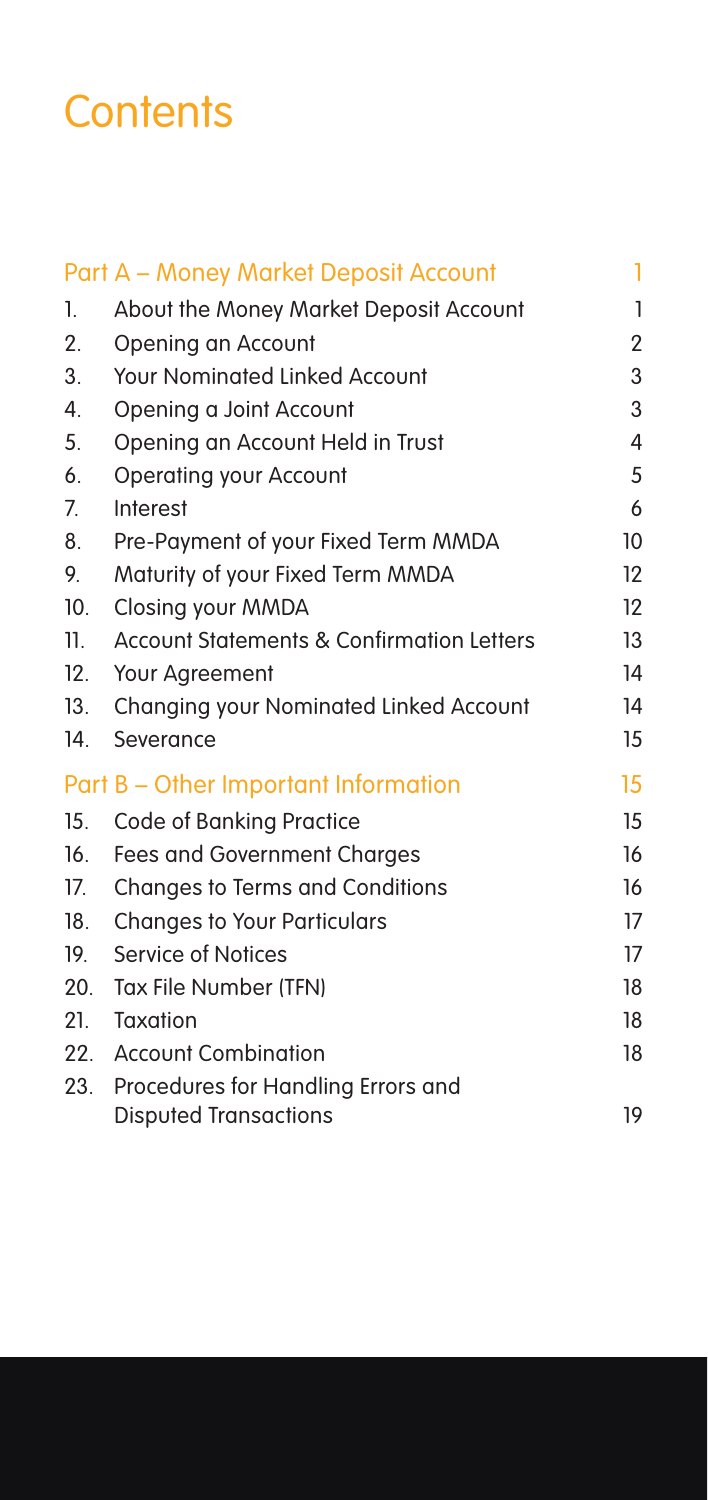|                                                                                              | 24. Financial Claims Scheme          | 20 |  |
|----------------------------------------------------------------------------------------------|--------------------------------------|----|--|
|                                                                                              | 25. Additional Obligations           | 21 |  |
|                                                                                              | 26. Bankwest Contact Details         | 21 |  |
| Part C - Money Market Deposit Account<br>Telephone, Facsimile and Email Service Indemnity 22 |                                      |    |  |
|                                                                                              | 27. Introduction                     | 22 |  |
|                                                                                              | 28. Telephone Transfers              | 23 |  |
|                                                                                              | 29. Facsimile or Email Transfers     | 23 |  |
|                                                                                              | 30. Our obligation                   | 24 |  |
|                                                                                              | 31. Your obligation                  | 25 |  |
|                                                                                              | 32. General                          | 25 |  |
|                                                                                              | Part D - Words with Special Meanings | 26 |  |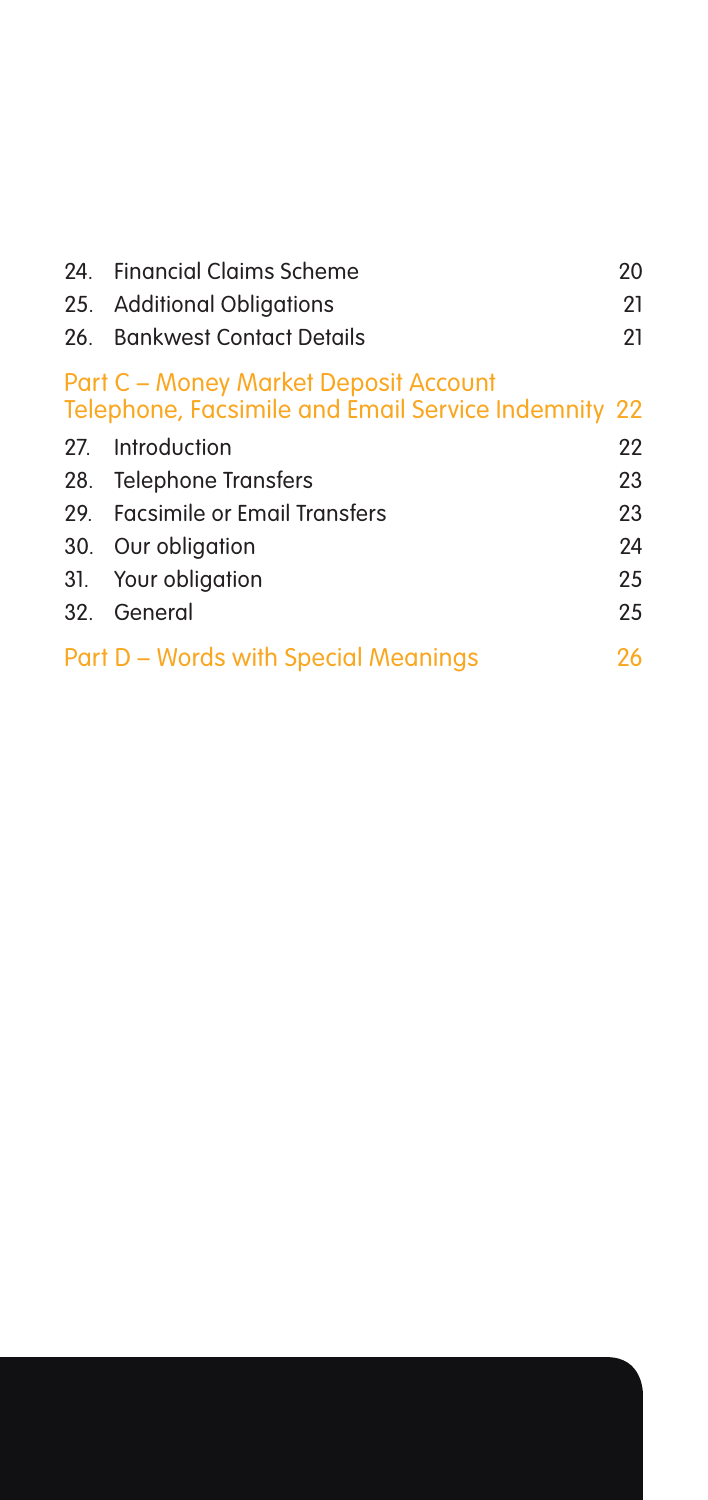# Part A – Money Market Deposit Account

### 1. About the Money Market Deposit Account

The Bankwest Money Market Deposit Account (MMDA) is an Australian dollar deposit account that pays a competitive interest rate and is available to individuals and businesses who are residents of Australia. You can invest funds in an MMDA:

- At Call:
- for a fixed rate with a fixed term ranging from 7 days to 5 years;
- for a variable rate with a fixed term ranging from 6 months to 5 years

Funds deposited At Call are available on a daily basis, while funds deposited for a Fixed Term are available at the end of the agreed term (or earlier in accordance with this document).

#### **Your MMDA operates with a Nominated Linked Account – withdrawals from your MMDA will always be paid to your Nominated Linked Account.**

The minimum balance for an MMDA is \$500,000 which must be maintained for the term of the investment unless otherwise agreed with you.

There is no maximum amount that can be deposited into an MMDA. However, we reserve the right to set a maximum amount at any time with immediate effect.

You can only make one deposit to any Fixed Term MMDA. The minimum withdrawal amount for a Fixed Term MMDA is \$10,000.

The minimum transaction size (for both withdrawals and deposits) for an At Call MMDA is \$10,000.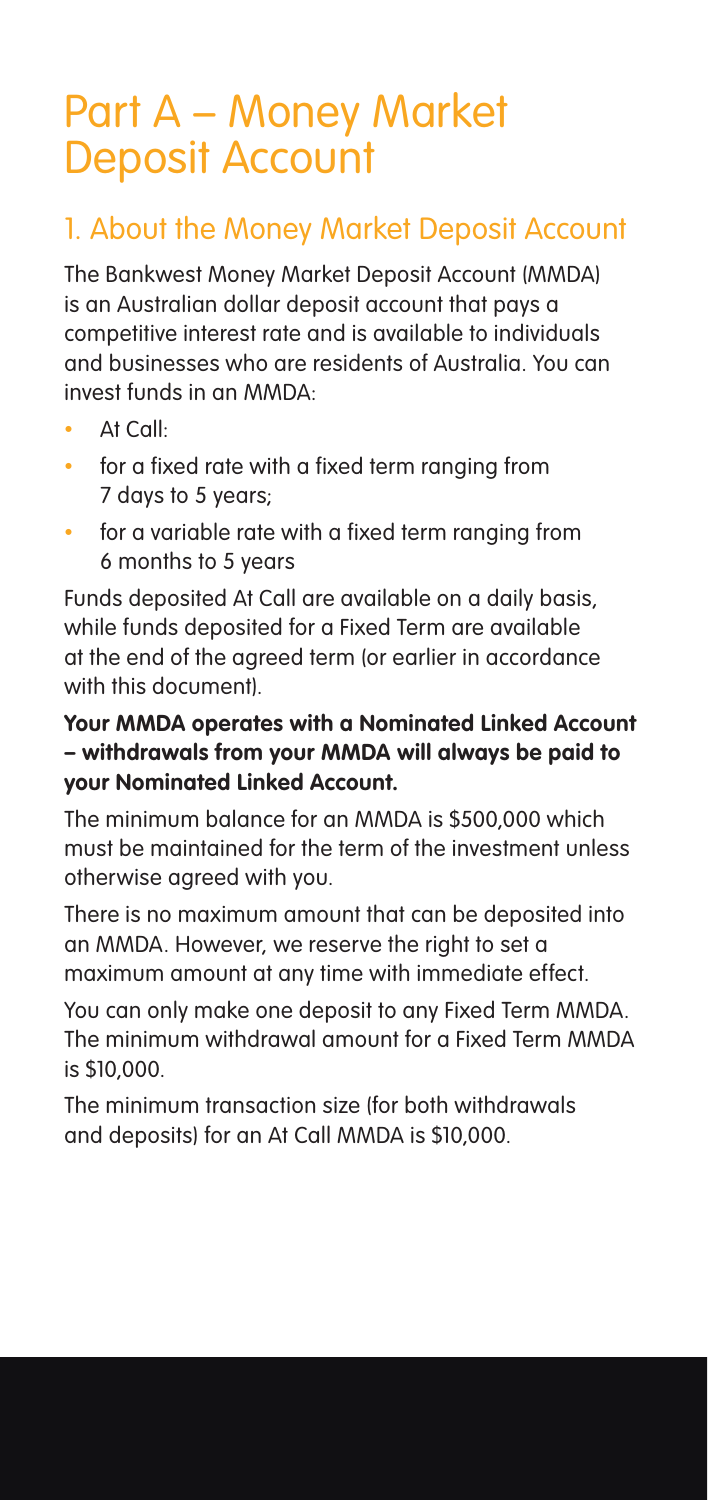### 2. Opening an Account

MMDAs are available for both personal and business customers. When an MMDA is opened, we will send you a deposit Confirmation Letter.

#### **2.1 Information Required**

MMDAs may be opened through the Bankwest Money Market Investments office in your state; the contact details appear at the end of Part B of this document. To open an MMDA, we may need several important details from you:

- business name and address of registered office
- the full address of the company's principle place of business (if any)
- the name of the legal entity opening the MMDA
- $\cdot$  for individuals a Tax File Number (TFN)
- for businesses Australian Business Number (ABN) and/Australian Company Number (ACN)
- the full names plus residential address and/date of birth of all people who will operate the account (Authorised Contacts)
- • a Telephone Password
- details of the directors, owners or partners of the business, and details of all other account signatories
- details of your Nominated Linked Account.

We may complete a company search to verify this information.

#### **2.2 Identification**

When you open an MMDA, or a person is appointed as an Authorised Contact to an existing MMDA, you and/or the Authorised Contact may be asked for proof of identity in order for us to comply with the Anti-Money Laundering and Counter-Terrorism Financing Act 2006 requirements.

The following identification procedures will apply:

1) produce an original or certified copy of a Primary Document with a photograph (eg current Australian Driver's licence); or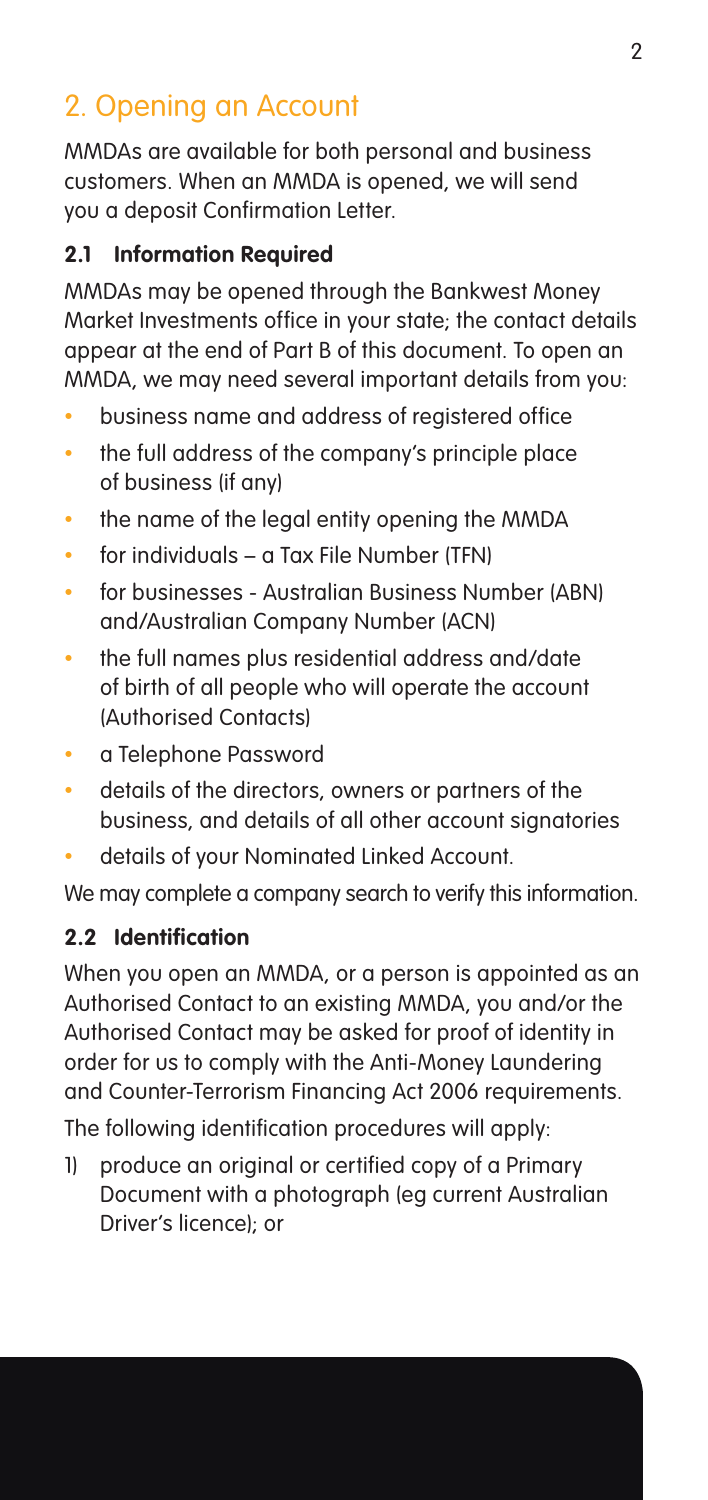2) produce an original or certified copy of a Primary Document without a photograph (eg birth certificate) PLUS a Secondary document (eg public utilities notice)

The documents you provide must be valid and clearly show your full name plus your residential address and/or date of birth. Your signature and photograph (as applicable to the document type) must also be clearly shown.

#### **All Authorised Contacts to an Account must complete the 'individual' customer identification requirements listed above.**

Corporate account holders, including clubs and association, and trustees, will need to provide additional documents.

You can ask our MMI Relationship Manager for details of the identification requirements or help if you are not sure about how to satisfy these identification requirements.

### 3. Your Nominated Linked Account

You must provide a Nominated Linked Account in the application process to open and operate your MMDA.

Your Nominated Linked Account must be held with a financial institution in Australia (including us) in exactly the same name, capacity and currency (ie Australian dollars) as your MMDA.

Your Nominated Linked Account will be used for the payment of interest and for withdrawals. To enable us to verify the Nominated Linked Account details, we require a copy of a statement of that account that is not more than 6 months old.

### 4. Opening a Joint Account

You can open an MMDA in joint names. Where an account is opened in joint names, each joint account holder alone can give instructions in respect of the MMDA. Note, however, that the MMDA operates such that we will only pay interest earned to, or effect withdrawals from, an MMDA by paying funds to an account in the name of all joint account holders.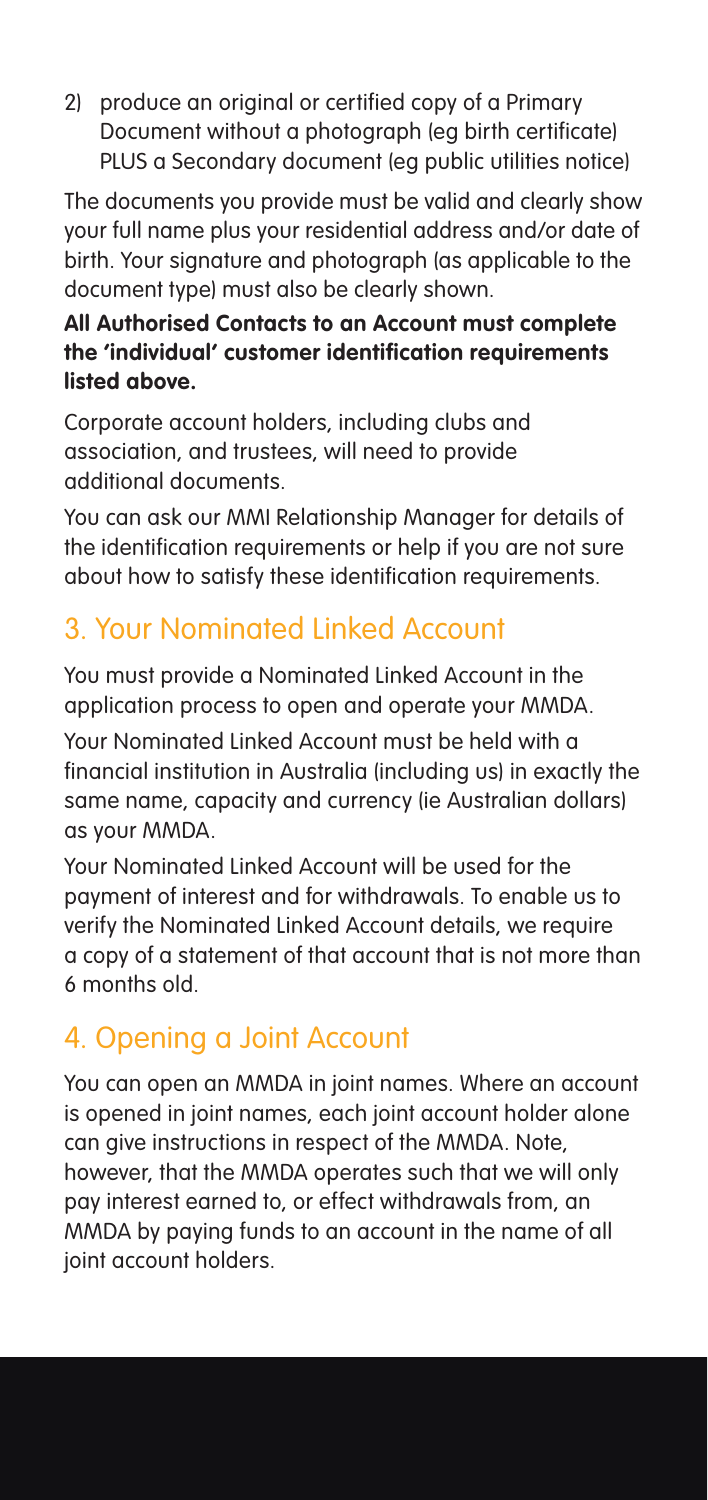Each joint account holder must fully comply with the terms and conditions applying to the MMDA as if the MMDA were in one name alone.

It is important to understand what your responsibilities are prior to undertaking any financial commitment jointly. Each joint account holder will be liable to Bankwest for the whole of:

- any transaction on the account:
- any debt to us on the account:
- • any loss or damage we suffer in connection with the account; and
- any fees, charges and expenses debited to the account

We can take action against any one, all, or a number of you, for any liability arising from a failure to comply with the terms and conditions of a banking service.

If one of you dies, we will treat the survivor(s) as the account holder(s) unless you have specified otherwise.

Bankwest can send notices, statements and other documents (including a notice of the change to these terms and conditions) by mailing them to any of you and they will be taken to have been given to all of you.

### 5. Opening an Account Held in Trust

We can open trust accounts, on request, for a variety of situations including:

- where an individual, partnership, firm or company is required by law to conduct a trust account;
- for Trustees under a bankruptcy or liquidation order;
- for Trustees under a deed of family arrangement.

#### **We cannot open MMDAs for statutory trusts, eg solicitors or real estate agents.**

If you open an MMDA as a trustee, you represent and warrant to us that you:

- have the necessary power and authority to open and operate the account;
- that you are the sole trustee of the trust;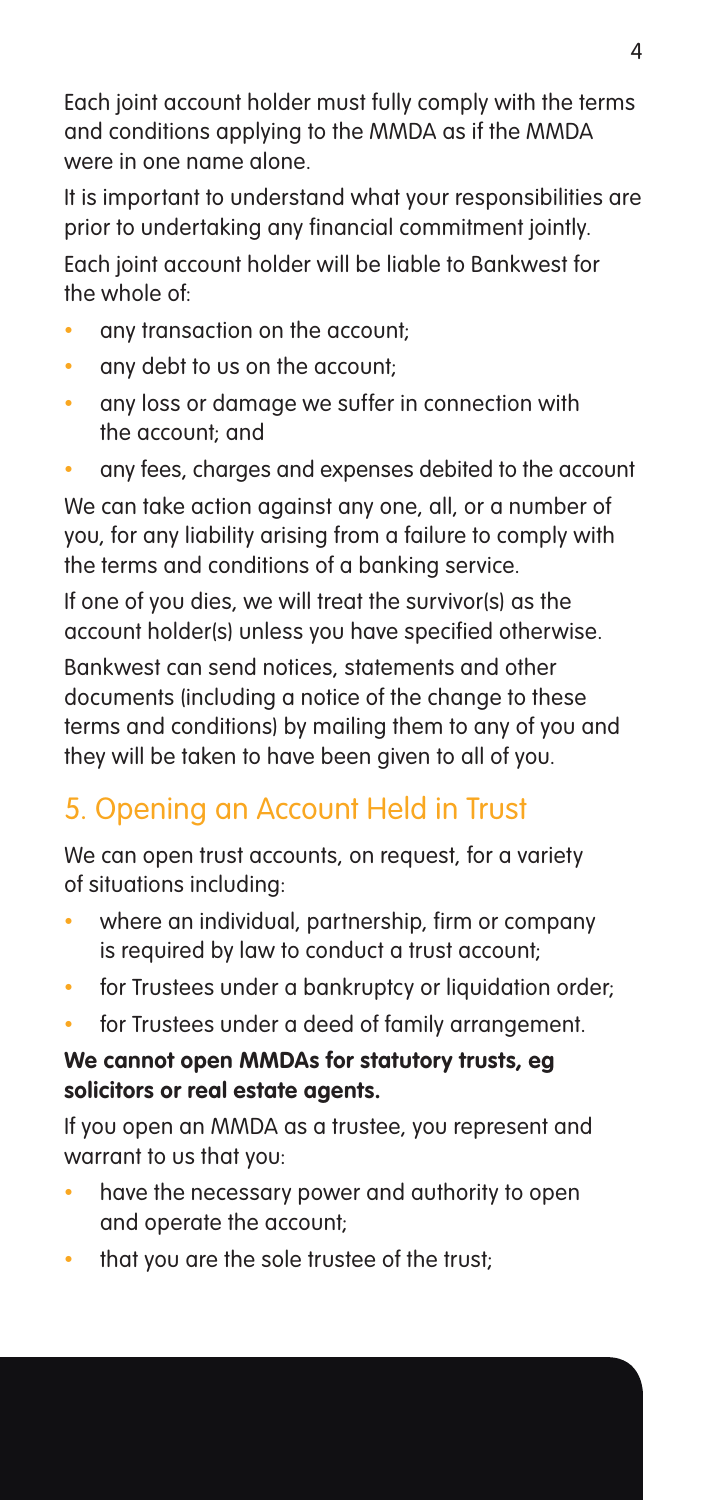- that no action has been taken to remove or replace you as trustee of the trust; and
- that you have an unrestricted right to be fully indemnified out of trust assets in respect of any liability that you may incur as trustee.

### 6. Operating your Account

You can get up-to-date information on your MMDA at any time by contacting us at the Business contact details, at the end of Part B of this document.

#### **6.1 Transacting on your Account**

Transaction instructions on an MMDA may be given by you (if you are an individual) and Authorised Contacts by telephone or in writing (including by email and facsimile) and you agree that you and all Authorised Contacts will comply with the obligations in the Telephone, Facsimile and Email Service Indemnity contained in Part C of this document.

Deposits to an MMDA must be made by electronic funds transfer. We will not accept cheque deposits to an MMDA.

Funds withdrawn from an MMDA must be either:

- credited to your Nominated Linked Account (either with Bankwest or with any other Australian financial institution of your choice) in the same name and currency as your MMDA – i.e. Australian dollars, or
- withdrawn by another method agreed to by Bankwest.

Funds cannot be withdrawn in cash.

Subject to clause 8, all instructions (for both At Call and Fixed Term MMDAs) will be processed on the day they are received by us provided they are received by 12.00pm WST. Instructions received after 12.00pm WST will be processed by us on the following Business Day.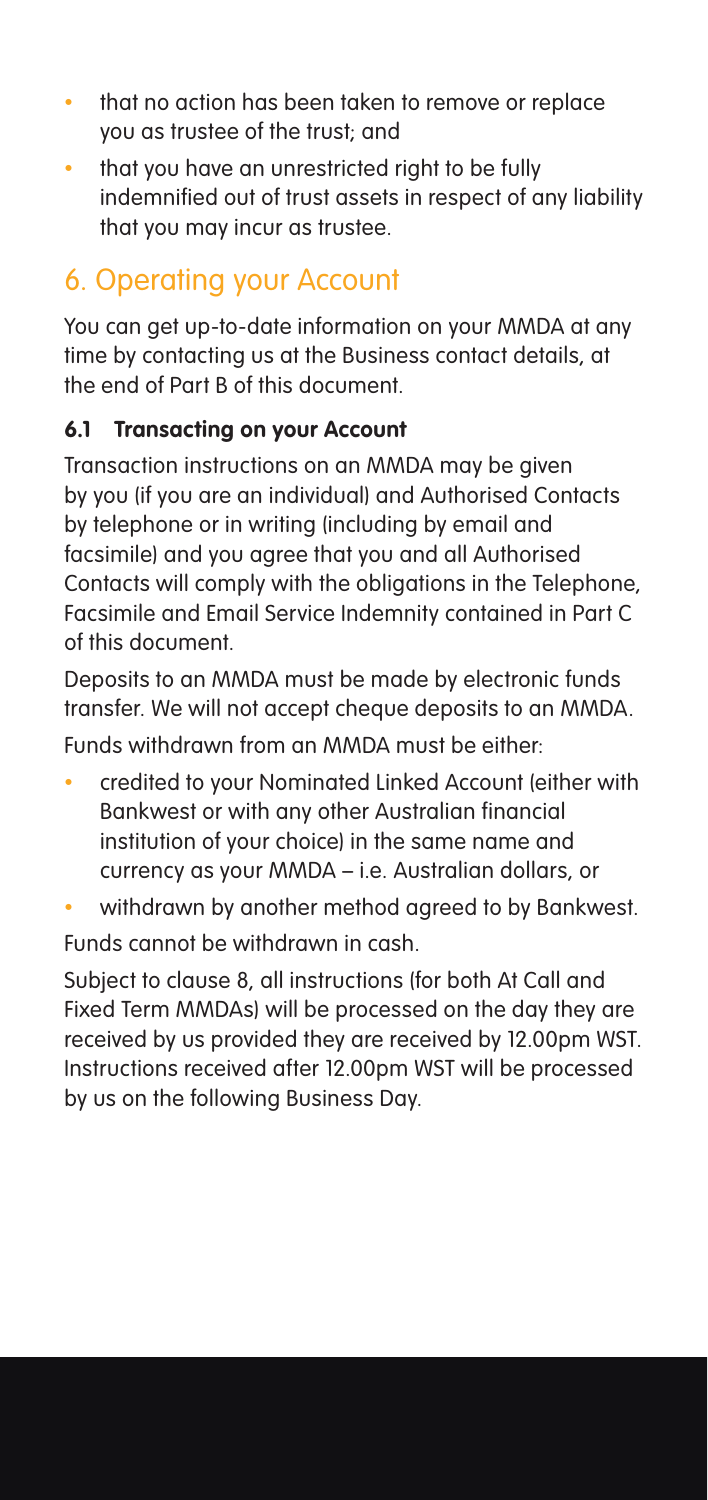#### **6.2 Amendments to the operation of your Account**

You must notify us immediately if you wish to make any of the following changes regarding the operation of your Account:

- adding or removing an Authorised Contact:
- changing your Telephone Password: or
- changing your Nominated Linked Account

#### **For security purposes, we strongly recommend that you change your Telephone Password when an Authorised Contact is removed.**

When any of the above changes are made, you must complete an Application for Amending a Money Market Deposit Account form. To obtain a copy of this form, you can call the Bankwest Money Market Investments office in your state; the contact details appear at the end of Part B of this document.

### 7. Interest

You can earn interest on your account balance.

The interest rate, term and interest period applying to your MMDA will be shown on the Confirmation Letter we send you when you open your MMDA. For At Call MMDAs and Fixed Term Variable Rate MMDAs, the interest rate will also be printed on your account statements.

#### **7.1 Interest Rates and introducer's commission**

The interest rate applying to the:

- (a) At Call MMDA is variable and is set by us on a daily basis;
- (b) Fixed Term Fixed Rate MMDA is the rate determined by us and advised to you at the time you lodge your deposit with us or at the time we renew it at your request. The interest rate and the frequency of payment of interest are fixed for the term of the investment;
- (c) Fixed Term Variable Rate MMDA is the BBSW rate (which will vary over the term of the investment in line with variations to that rate) plus a margin. The margin and the frequency of payment of interest are agreed at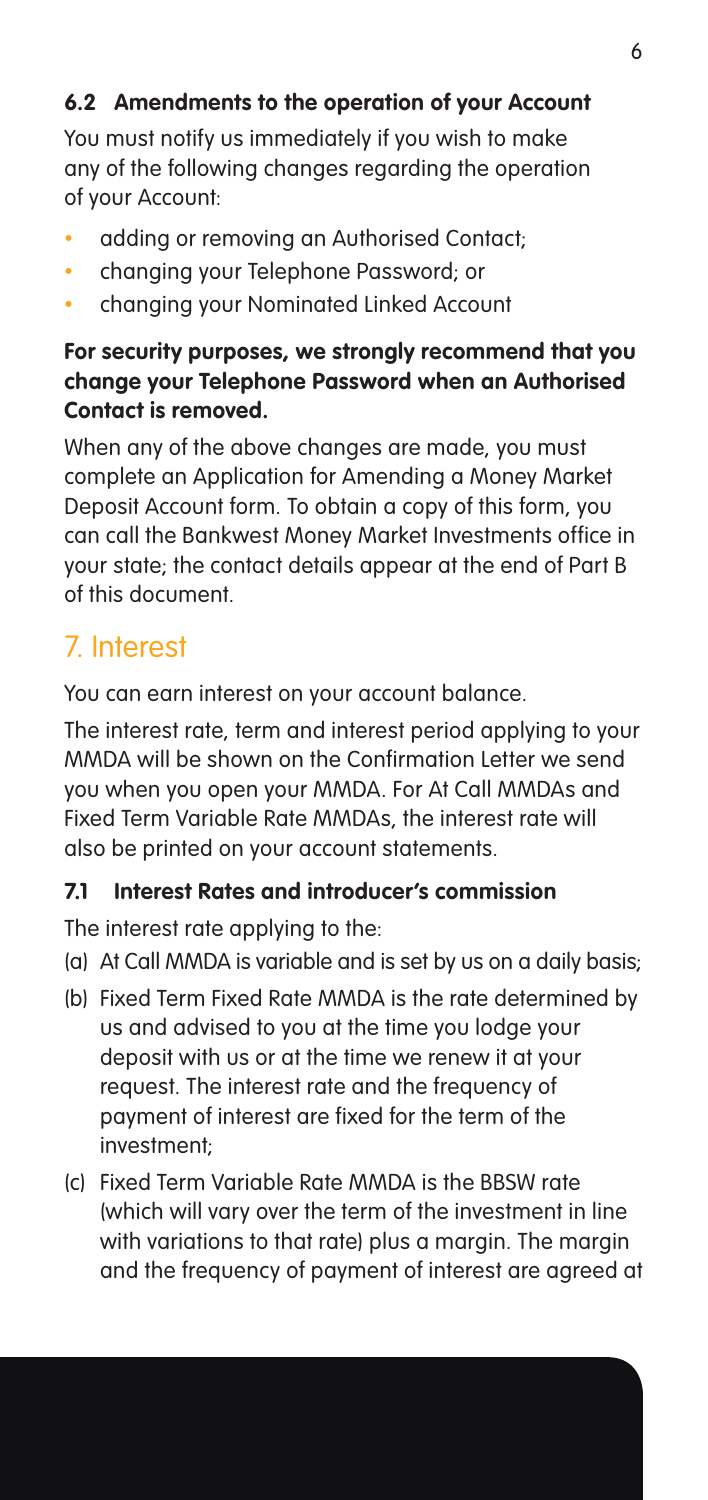the time you lodge your deposit with us or at the time we renew it at your request and are fixed for the term of the investment. The interest rate applying in each interest rate period during the term of the investment may vary and will be calculated and fixed at the beginning of each interest rate period. The rate will apply for the whole of that interest rate period.

Details of current interest rates are available by calling the Bankwest Money Market Investments office in your state; the contact details appear at the end of Part B of this document.

If you engage a broker or financial planner ("introducer") to apply on your behalf for an MMDA, the interest rate applying to your MMDA will be the rate advised to you by that introducer. That rate will be net of commission (if any) which the Bank agrees to pay the introducer. That commission will not exceed 0.25% of the funds invested by you and will be paid for the term of your investment.

#### **Example:**

On 30 January 2013 (the day of the deposit), \$500,000 is deposited into an MMDA to mature on 1 May 2013, a period of 90 days, at an interest rate of 4.00%p.a. The calculation used to determine the commission payable to the introducer at a rate of 0.25% will be calculated as follows:

#### **\$500,000 x (0.25%) x (90/365) = \$308.22**

The introducer will receive a total of \$308.22 as commission for this deposit.

#### **7.2 How is interest calculated and when is it paid?**

Interest is calculated and paid as follows:

(a) For At Call MMDAs, interest is calculated on the account's daily closing balance and is paid on the first Business Day of each month or, in our discretion, the day your MMDA is closed. Interest is calculated using the following formula:

#### **(Daily Closing Balance / 365) x Interest Rate**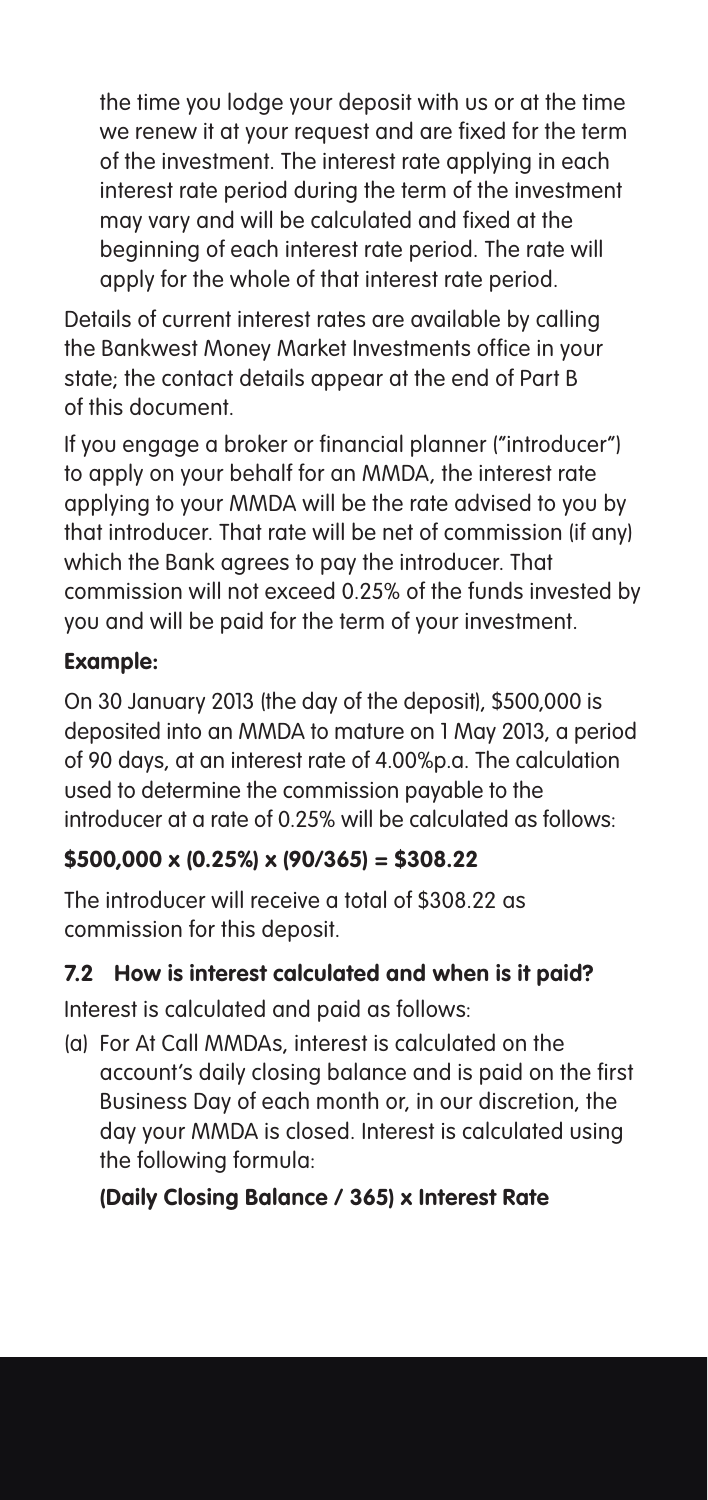(b) For Fixed Term Fixed Rate MMDAs and Fixed Term Variable Rate deposits, interest is calculated on the principal balance using the following formula:

#### **Principal x Interest Rate x (Term (in days) / 365)**

- (c) For Fixed Term Fixed Rate MMDAs with a term of:
	- 7 days or longer but less than 12 months, interest is paid on the maturity date.
	- 12 months or longer you may negotiate with us when you lodge or renew your deposit to pay your interest monthly, quarterly, six monthly or annually.
- (d) For Fixed Term Variable Rate MMDAs with a term of 6 months or longer you may negotiate with us when you lodge or renew your deposit to pay your interest monthly, quarterly or six monthly.

The frequency of the interest will impact the interest rate offered by Bankwest.

#### **7.3 Examples of interest calculation**

The examples below are indicative only and use rates and figures selected by us to demonstrate how the product works. Actual interest rates vary from time to time.

(a) At Call MMDA

On 30 August 2011 (a business day for the purposes of this example), \$500,000 is deposited into an MMDA for a period of five days at an Interest Rate of 4.50% p.a. The calculation used to determine the interest payable is a simple interest calculation as follows:

#### **\$500,000 x 4.50% = \$22,500 / 365 = \$61.64**

Therefore:

|          | Day one \$61.64 in interest will accrue   |
|----------|-------------------------------------------|
|          | Day two \$61.64 in interest will accrue   |
|          | Day three \$61.64 in interest will accrue |
|          | Day four \$61.64 in interest will accrue  |
| Day five | \$61.64 in interest will accrue           |

On the first business day of September 2011, we will pay interest totalling \$123.28 (2 days interest).

On the first business day of October, 2011, we will pay interest totalling \$184.92 (3 days interest).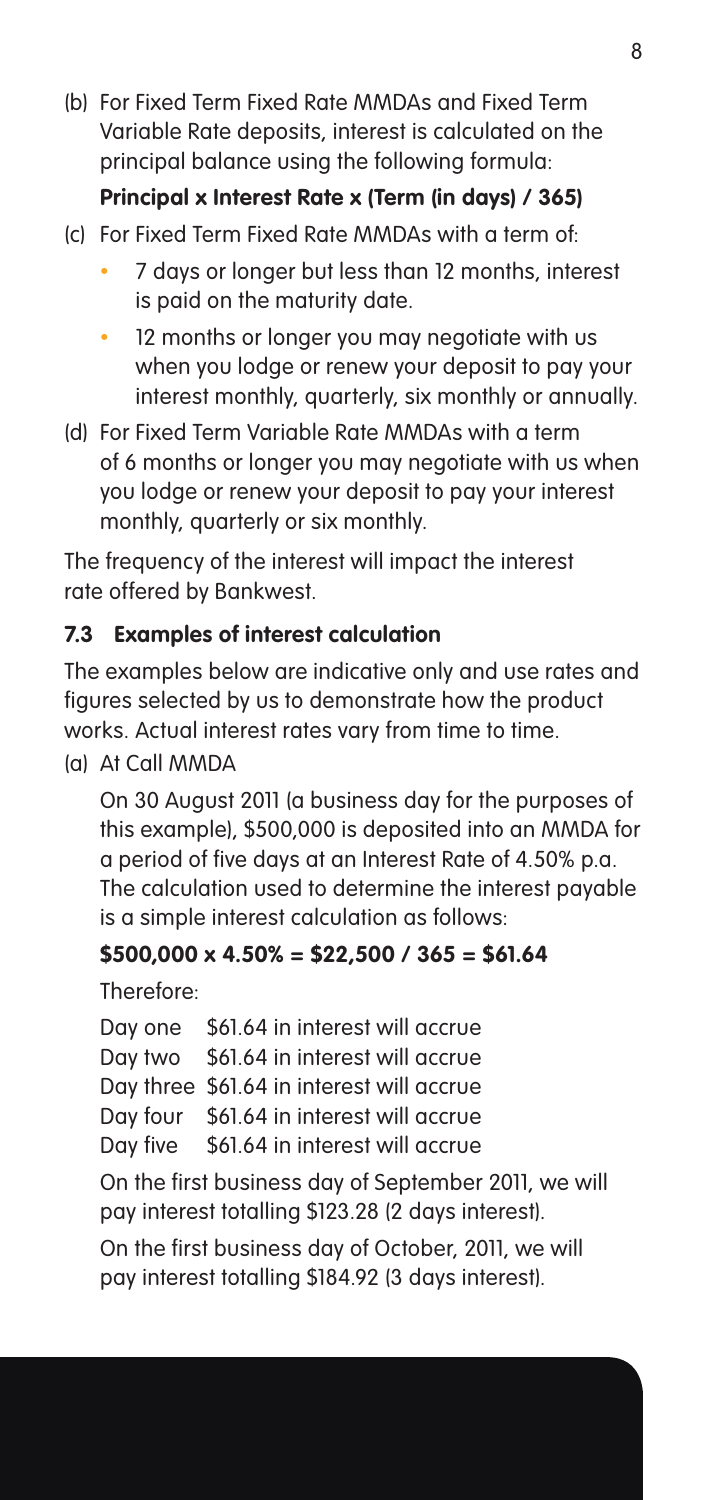#### (b) Fixed Term Fixed Rate MMDA

On 5 August 2011, \$500,000 is deposited into an MMDA to mature on 5 November 2011, a period of 92 days, at an Interest Rate of 4.50% p.a. The calculation used to determine the interest payable is a simple interest calculation as follows:

#### **\$500,000 x 4.50% x (92 / 365) = \$5,671.23**

On 5 November 2011, Bankwest will pay interest totalling \$5,671.23.

(c) Fixed Term Variable Rate MMDA

On 1 September 2011, \$500,000 is deposited into an MMDA to mature on 1 September 2012, at the 3 month BBSW rate plus 0.10% p.a. margin. The quarterly interest payment dates are 1 December 2011, 1 March 2012, 1 June 2012 and 1 September 2012.

On 1 September 2011 (the day of the deposit) the 3 month BBSW rate is 5.40% p.a. so the investor's interest rate is 5.50% p.a. (3 month BBSW rate plus margin) for the period 1 September 2011 to 1 December 2011. The calculation used to determine the interest payable is a simple interest calculation as follows:

**\$500,000 x (5.50% / 100) x (91 / 365) = \$6,856.16** On 1 December 2011, we will pay interest totalling \$6,856.16

On 1 December 2011, if the 3 month BBSW rate is 5.75% p.a., the investor will receive 5.85% p.a. for the period 1 December 2011 to 1 March 2012. The calculation used to determine the interest payable is as follows:

**\$500,000 x (5.85% / 100) x (91 / 365) = \$7,292.47** On 1 March 2012, we will pay interest totalling \$7,292.47

The same process will occur for the two remaining interest periods.

#### **7.4 Where is your interest paid?**

(a) At Call MMDA – interest may be credited directly to your MMDA, or credited to your Nominated Linked Account.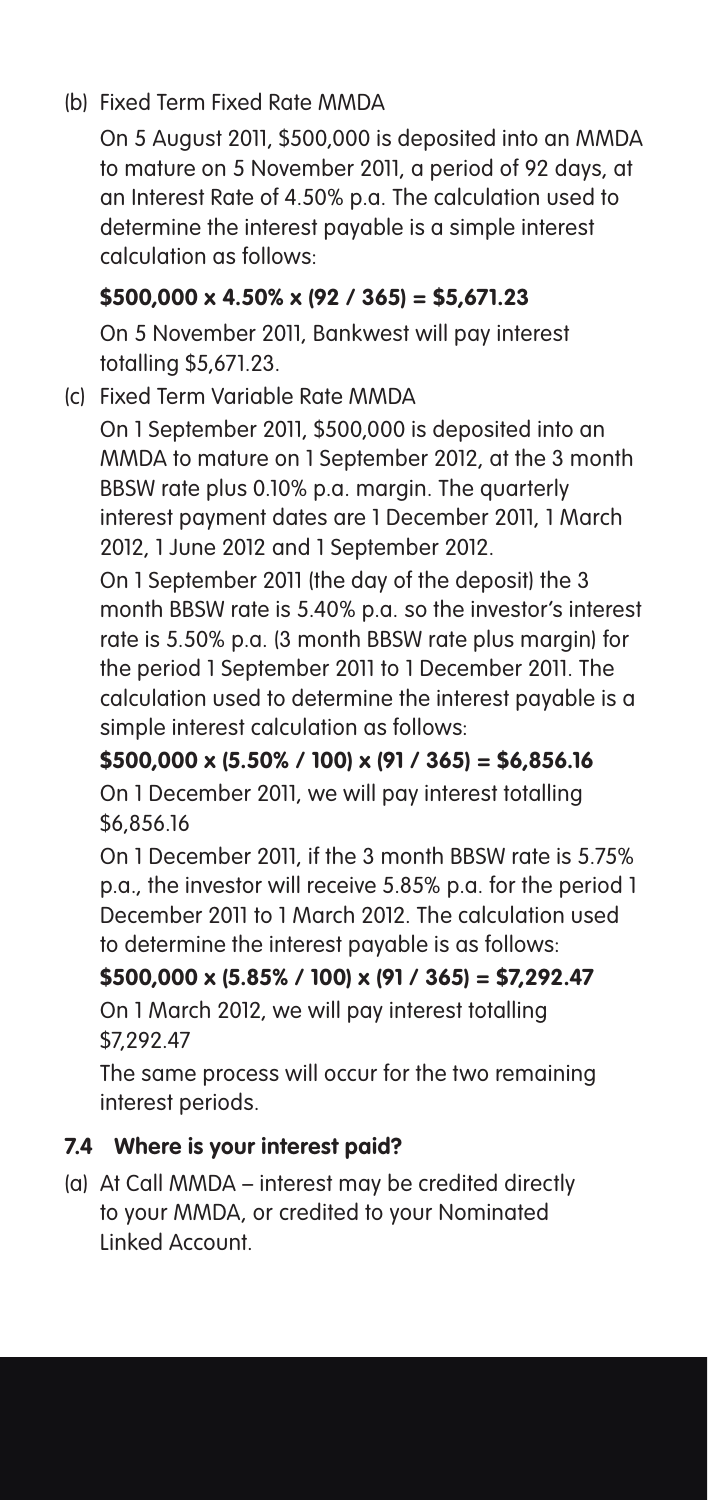- (b) Fixed Term Fixed Rate MMDA interest may be credited directly to your MMDA or credited to your Nominated Linked Account. Where interim interest has been paid, the interest cannot be compounded to the same MMDA. Interest must be paid at least once a year and cannot be paid only at maturity.
- (c) Fixed Term Variable Rate MMDA interest will be credited to your Nominated Linked Account. Interest payments cannot be re-invested into the Fixed Term Variable Rate deposit account. Interest must be paid monthly, quarterly or six-monthly in accordance with your nomination at the time of lodgement of your term deposit.

#### 8. Pre-Payment of your Fixed Term MMDA

Fixed Term MMDAs are repayable on the deposit's maturity date. However, pre-payment is possible in the following cases:

- If you have a Fixed Term MMDA with a term of 2 years or less you may request the withdrawal of all or part of your funds prior to the maturity date, we may in our discretion approve a request for early withdrawal.
- If you have a Fixed Term MMDA with a term of more than 2 years, you may withdraw part or all of your funds prior to the maturity date.

However for a Fixed Term MMDA opened or renewed on or after 18 December 2014, you may request withdrawal of all or part of your funds prior to the maturity date, only provided that you give the Bank 31 days' advance notice, unless hardship is applicable as defined by the Bank. (Remember, the minimum withdrawal amount for a Fixed Term MMDA is \$10,000.)

If your Fixed Term MMDA has less than 31 days to maturity, you will only be able to access funds on the maturity date, unless hardship is applicable as defined by the Bank.

A request for an early pre-payment in advance of maturity may be made on a business day by calling your Relationship Manager on 1300 488 588 before 3pm in your State or Territory. The notice period starts on the day your request the withdrawal.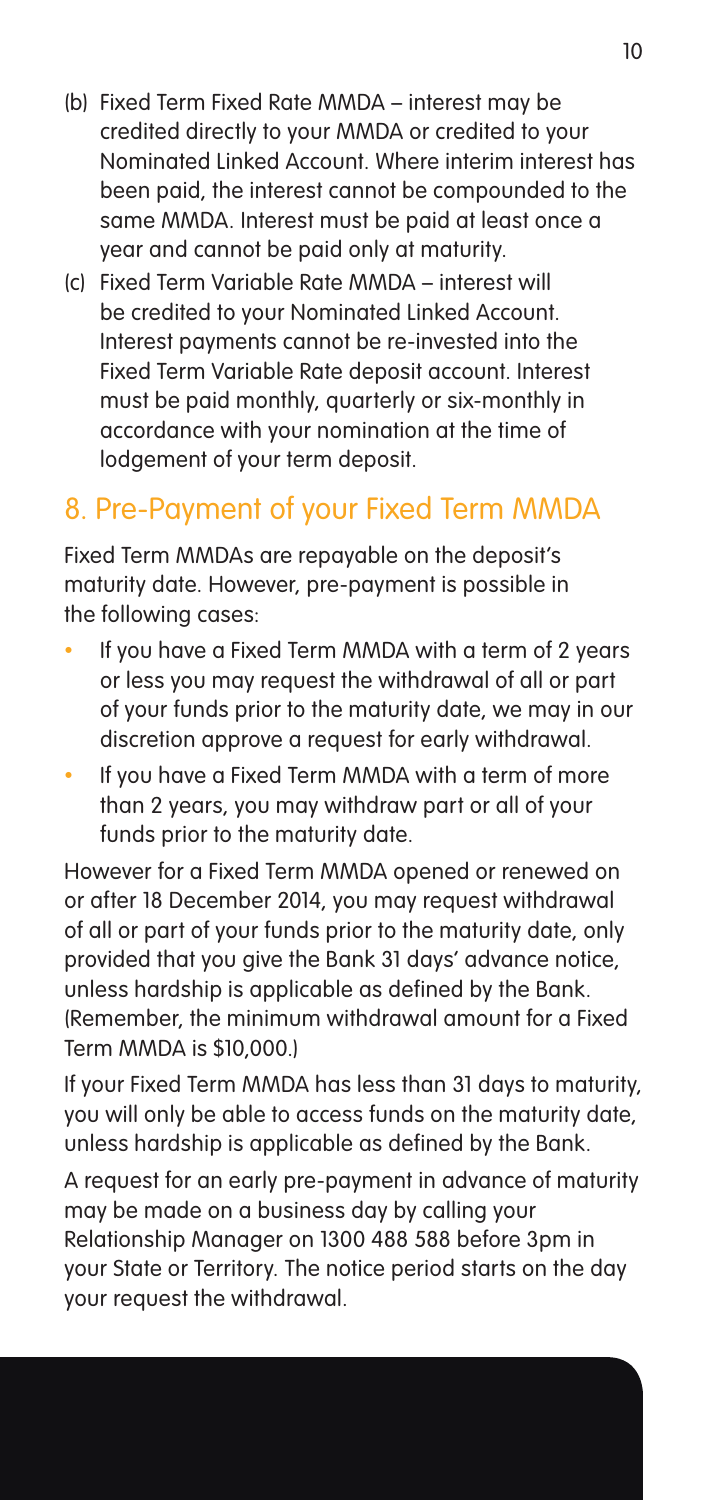Requests for withdrawal prior to maturity can only be made one at a time.

In the event of a pre-payment of your Fixed Term MMDA, your entitlement to interest in respect of the deposit will be reduced, according to when a pre-payment is made, as follows:

Interest on the amount repaid will, for the period until its pre-payment, be calculated at the agreed rate (i.e. the rate stated in the Confirmation Letter) reduced by the percentage in accordance with the following table:

| Term elapsed as part of total<br>term of the fixed term deposit | Rate reduced by |
|-----------------------------------------------------------------|-----------------|
| $0\%$ to less than $50\%$                                       | 2.20% p.a.      |
| 50% to less than 100%                                           | 1.70% p.a.      |

**Note:** If your deposit is for 12 months or longer and we have already paid interest on it to you, the effect of this calculation may be that you owe money to us. If so, we will be entitled to and will set off the amount owing by you to us against the amount you seek to have repaid.

For any part of the deposit that is not pre-paid, interest will be calculated at the agreed rate (i.e. the rate stated in the Confirmation Letter).

For Fixed Term deposits, we may elect not to reduce your entitlement to interest, or to reduce your entitlement to interest by less than is stated in the table above. Any such variation by us shall not limit our right to reduce your entitlement to interest in full on a future date.

For deposits opened or renewed on or after 18 December 2014, if you request to withdraw funds prior to maturity, payment is effected 32 days after receipt of your request for withdrawal (the 'payment date'). If the payment date falls on a non-Business Day, your payment may be effected the next Business Day.

The payment will be effected in one of the ways specified under "Transacting on your Account" in clause 6.1, as you direct.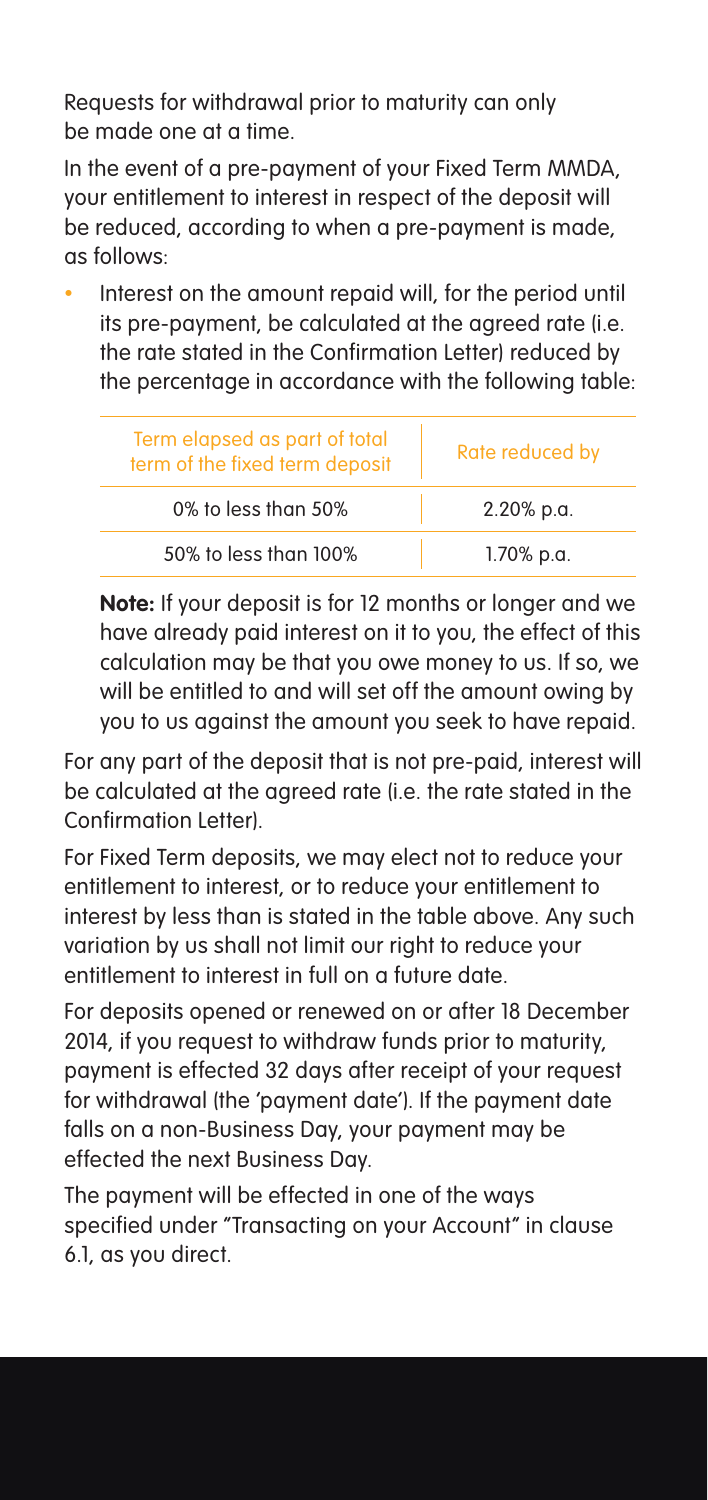A request for withdrawal prior to maturity may be cancelled no later than 3pm in your State or Territory one Business Day before the payment date. Requests for withdrawal prior to maturity can only be made one at a time.

### 9. Maturity of your Fixed Term MMDA

On the maturity date of funds deposited in a Fixed Term deposit account you can instruct us to:

- renew your funds for a further fixed term period;
- open a new MMDA; or
- pay you, by electronic means to your Nominated Linked Account or by another method agreed to by us (but not by cash), the funds with any interest earned.

If you do not provide any maturity instructions the funds will remain in the MMDA but you will not earn any interest on the funds after the maturity date.

The funds will not automatically roll into a new term deposit at maturity.

### 10. Closing your MMDA

You can close an At Call MMDA at any time. You can close a Fixed Term MMDA on the maturity date (or earlier – subject to the provisions on pre-payment). Please advise the Bankwest Money Market Investments office in your state.

When you close your At Call MMDA we will pay you the principal of your account on the date of closure of the account and any unpaid interest earned on the account on the first Business Day of the next month or, in our discretion, on the day your MMDA is closed.

When you close your Fixed Term MMDA we will pay you the net credit balance of your account (subject to the above provisions on pre-payment) on the date you close your account. The net credit balance is the credit balance plus deposit interest, if any, less any accrued fees and government charges up to the closing date.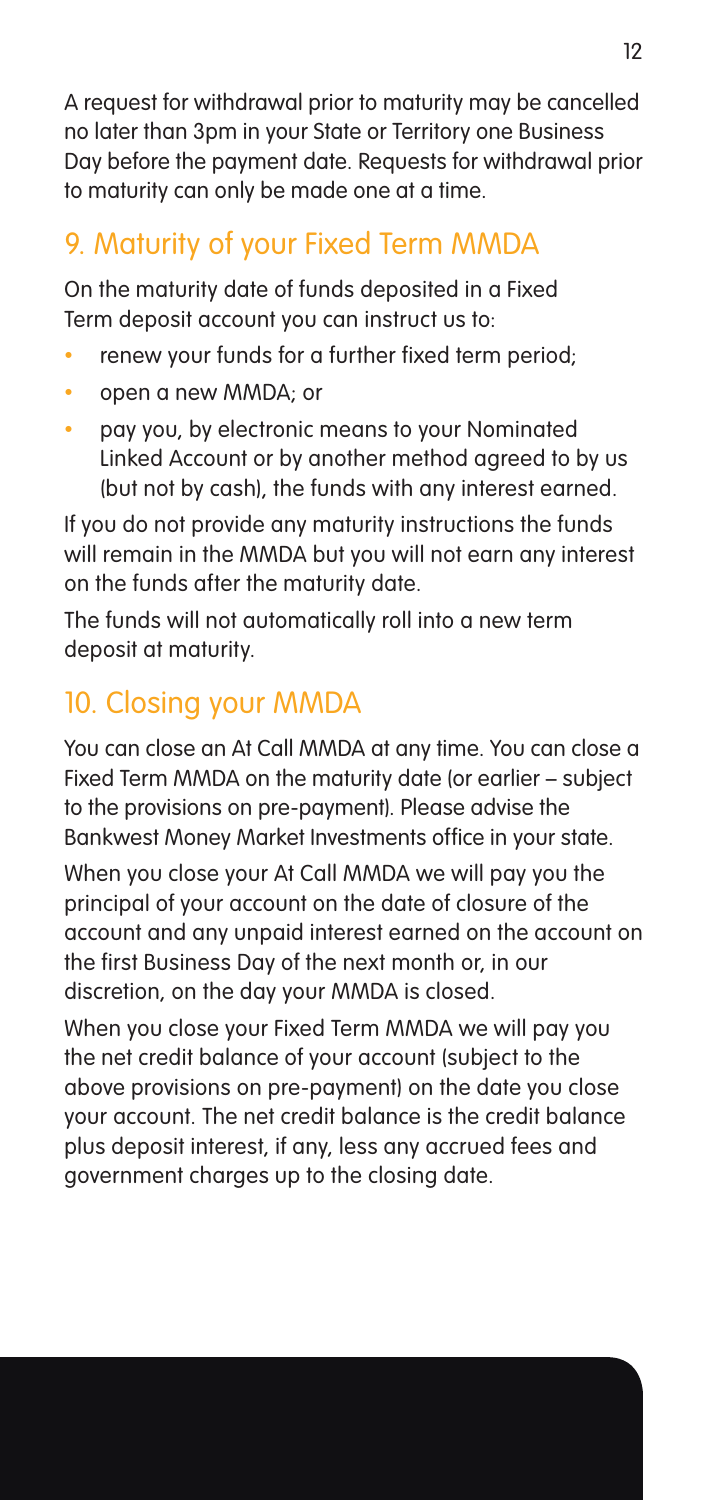We may close your MMDA due to unsatisfactory conduct or for any other reason we deem appropriate, such as an account being used for an illegal purpose. We may also exercise our discretion to close an At Call MMDA if the account becomes inactive. An account becomes inactive if you do not make any deposits and/or withdrawals during a continuous six-month period. If we close your MMDA, we will notify you in writing at the address shown in our records and, if appropriate, we will transfer the net credit balance to your Nominated Linked Account.

### 11. Account Statements & Confirmation Letters

For At Call MMDAs we will mail you:

- a monthly account statement. The statement will clearly show the transactions that you have made, as well as details of any interest rate changes; and
- a Confirmation Letter when you open your At Call MMDA with a funds deposit, and for every transaction performed on your At Call MMDA including the deposit of new funds.

For Fixed Term MMDAs we will provide a Confirmation Letter when:

- you open the account:
- we repay all or part of your deposit prior to its maturity date at your request; and
- for Fixed Term Fixed Rate MMDAs, when you renew an account.

We will not provide Confirmation Letters if, after taking reasonable steps, we are unable to locate you.

Please carefully check all Confirmation Letters and entries on statements and promptly report any apparent error or possible unauthorised transaction to us. If you have an enquiry regarding a Confirmation Letter or an entry on your statement, contact the Bankwest Money Market Investments office in your state immediately. Some transactions may not appear on the statement if the statement was issued before the transaction was processed.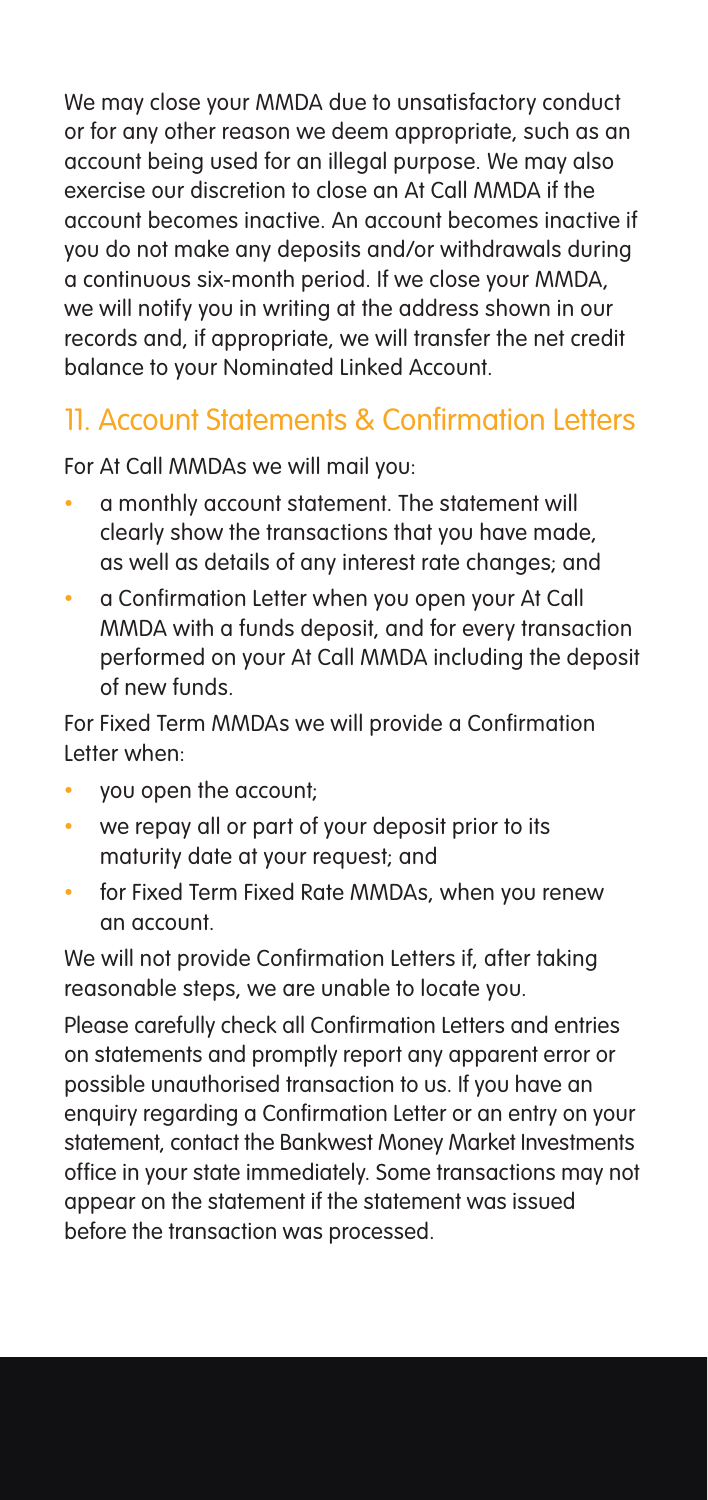You may obtain additional copies of your statement or Confirmation Letters and information on your transactions. Fees apply for additional account statements and Confirmation Letters. Please contact us at the Business contact address details at the end of Part B of this document for further information.

### 12. Your Agreement

When you open an MMDA with us or when your Account is renewed, your agreement with us in relation to your Account comprises:

- (a) the terms and conditions contained in this document;
- (b) the Bankwest "Your Guide to Banking Fees" brochure
- (c) the Application and Authority form signed by you, together with any Application for Amending a Money Market Deposit Account form signed by you; and
- (d) each Confirmation Letter which we send to you from time to time.

**Note:** Copies of this document and "Your Guide to Banking Fees" are available on request by contacting the Bankwest Money Market Investments office in your state, or by visiting bankwest.com.au.

**You should carefully read each of these documents.**

### 13. Changing your Nominated Linked Account

If you wish to change your Nominated Linked Account, you must complete and send to us an Application for Amending a Money Market Deposit Account Form and provide us with a statement of account not more than 6 months old for the new Nominated Linked Account. In order for interest to be credited to a Nominated Linked Account, you must have a Nominated Linked Account open on the day the payment is made.

If you close your Nominated Linked Account, you will not be able to transfer funds out of your MMDA until you provide us with details of a new Nominated Linked Account.

Your new Nominated Linked Account will not take effect until verified by us.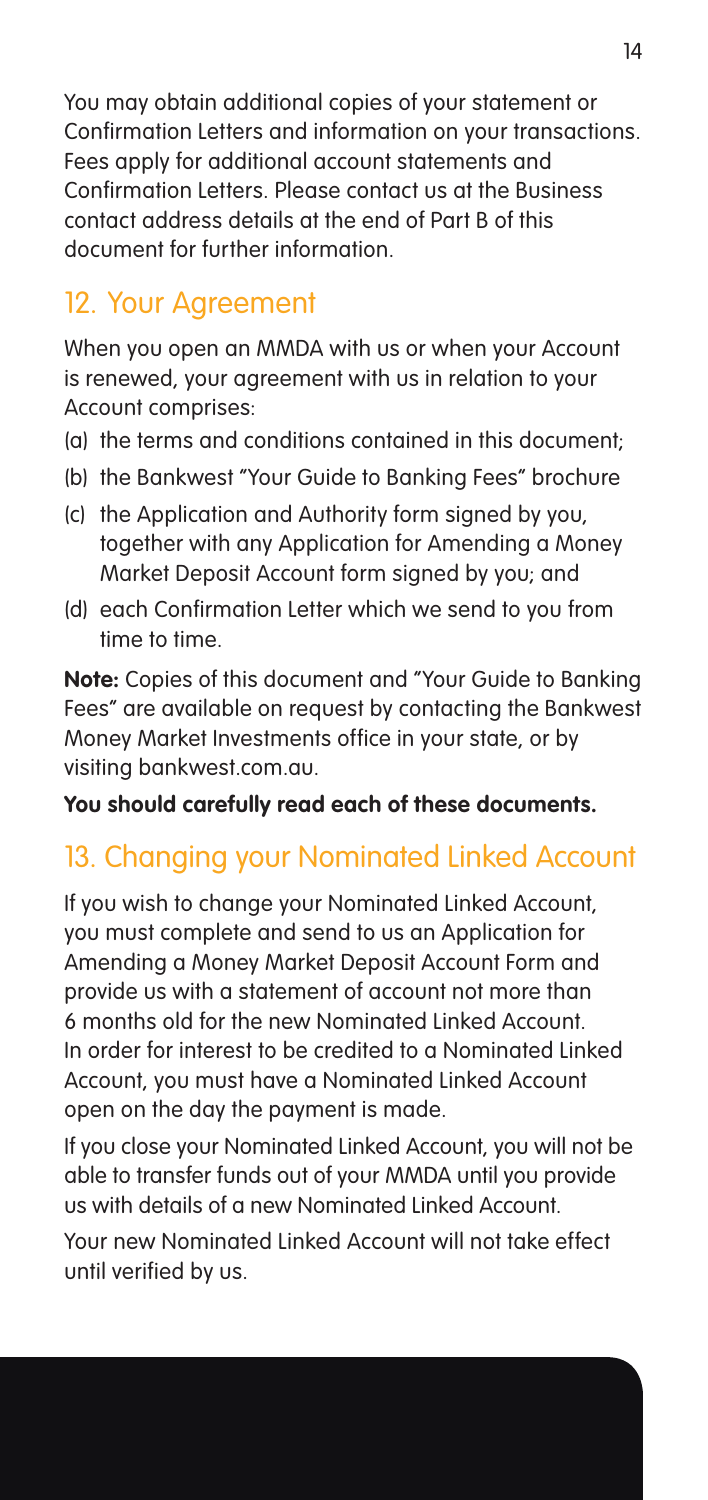### 14. Severance

If any part or provision of the terms and conditions is or becomes void or unenforceable under any applicable statute in any State or Territory then as to that State or Territory that part or provision will be removed from the terms and conditions. Removal of any part or provision will not affect the remaining provisions in that State or Territory or affect the validity or enforceability of that part or provision in any other State or Territory.

# Part B – Other Important Information

### 15. Code of Banking Practice

The Code applies to your MMDA provided that you are an individual or a small business. For the purposes of this document, reference to "small business" means a business having:

- less than 100 full time (or equivalent) people if the business is or includes the manufacture of goods; or
- in any other case, less than 20 full time (or equivalent) people.

This document details your rights and obligations and our responsibilities to you under the Code. For further details, you should obtain a copy of the Code which you may request from us at any time. It can also be viewed at bankwest.com.au.

We recommend that you carefully read this document. before you accept the terms and conditions contained in this document. If you do not fully understand the terms and conditions, or any document we provide to you which applies to a banking service or product, please ask one of our Customer Service Officers to help you.

General descriptive information about our banking services is available on request in the form of a booklet issued by Bankwest called "Banking Services Rights and Obligations". This booklet includes information about: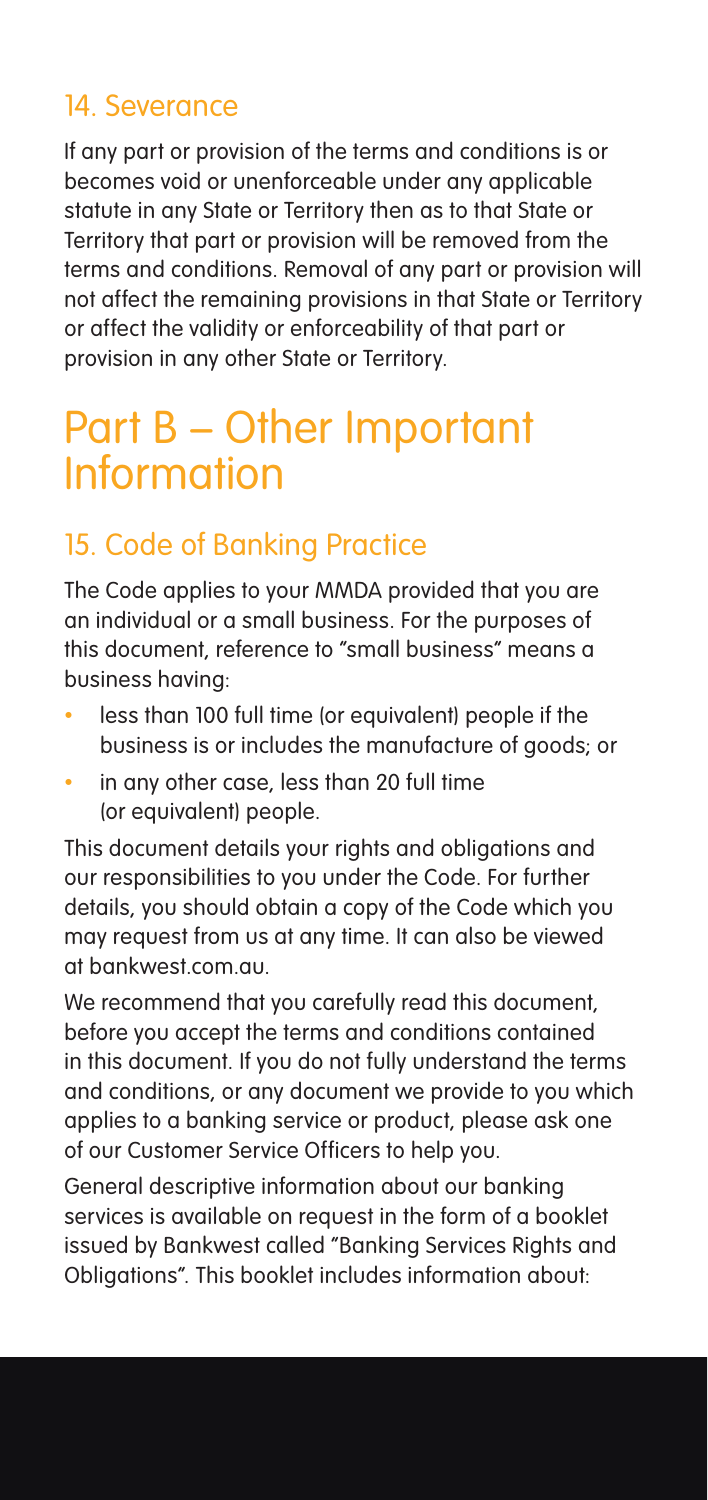- account opening procedures:
- • Bankwest's obligations on the confidentiality of your information;
- Bankwest complaint handling procedures;
- bank cheques:
- the advisability of you reading the terms and conditions applying to Bankwest's banking services; and
- • you informing Bankwest promptly when you are in financial difficulty.

#### 16. Fees and Government Charges

Your MMDA is subject to any government taxes and duties that are or may become payable. You must pay us an amount equal to the charge calculated in accordance with the methods prescribed from time to time by the relevant legislation. You authorise us to debit any such amount to the MMDA.

You must pay us the fees and charges that are or become payable in connection with the MMDA in the amounts and at the times set out in the Your Guide to Banking Fees brochure and you authorise us to debit them to the MMDA.

We may elect not to charge a fee, which we are otherwise entitled to charge. Any failure by us to charge a fee shall not constitute a waiver of that fee or the right to charge that fee.

#### 17. Changes to Terms and Conditions

We may at any time change the terms and conditions of your MMDA, or any access channels or services. We will always let you know if, for any reason, the terms and conditions of your MMDA change.

If we introduce or increase a fee or charge (other than a government fee or charge), we will give you notice of the change at least 30 days before the change takes effect by advertisement in the national or local media or by writing to you.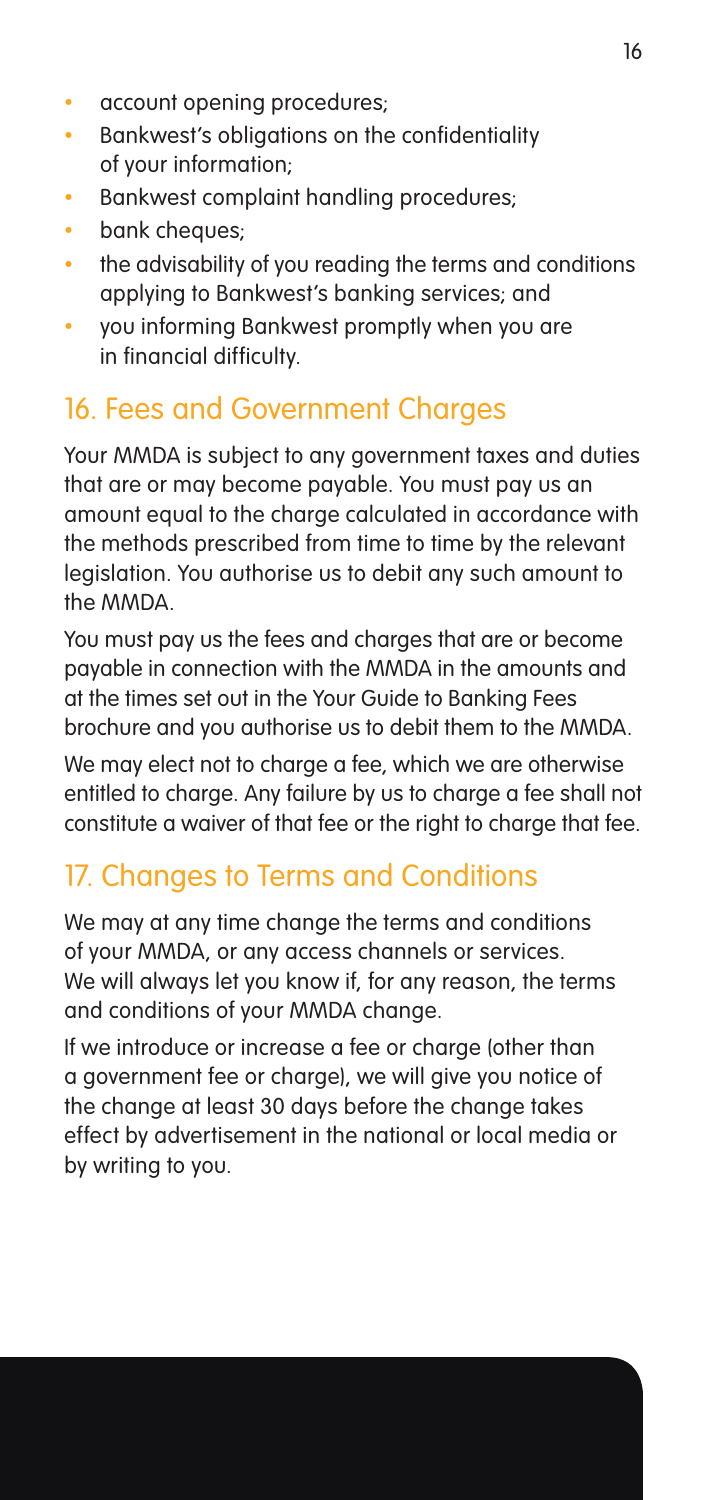If we vary the minimum balance or the method by which interest is calculated we will give notice of the change in the national or local media on or before the day the change takes effect or we will send a notice of the change to you on the day the change takes effect.

We will give notice of all other changes at or before the time the change takes effect or as soon as practicable afterwards by advertising the change in the national or local media or by writing to you.

If any government introduces or changes a tax or fee which affects this product but does not publicise the change, we will either advertise the change in the national or local media or write to you.

### 18. Changes to Your Particulars

You must inform us immediately of a change in your name, address or other contact details.

We are not responsible for any errors or losses associated with a change in your particulars if we do not receive notice or adequate notice of the change.

### 19. Service of Notices

Where we have agreed to write to you or send you a notice or statement, or we otherwise seek to communicate with you, the communication may be sent to you by mail addressed to you at your last known address or business address as the case may be. For joint account holders, see heading Opening a Joint Account.

If you agree to us doing so, we may provide such communications to you by:

- electronic communication to your nominated electronic address; or
- making the information available on our website after first notifying you by electronic communication to your electronic address that the information is available for retrieval by you

and you and your Authorised Contacts agree to accept the terms of the Telephone, Facsimile and Email Service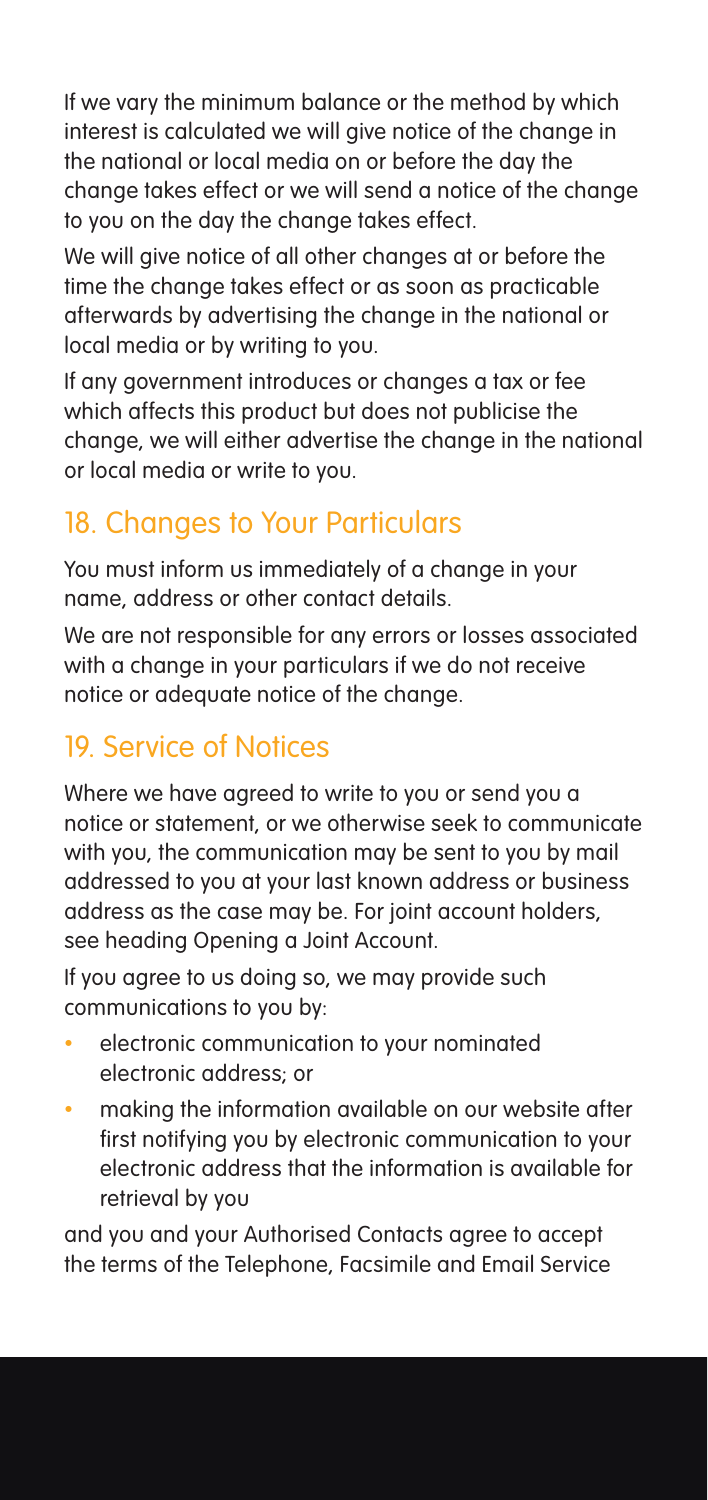Indemnity contained in Part C of this document.

You may at any time by notice to us terminate your agreement to receive information by electronic communication or change your electronic address.

### 20. Tax File Number (TFN)

Where accounts or investments earn interest it is a good idea to provide us with your Tax File Number (TFN) to avoid tax being deducted from such interest at the highest personal tax rate plus the Medicare levy.

If you think you may be able to claim an exemption from providing your TFN, please ask our Customer Help Centre for further information on TFN exemption categories.

Please note that it is not against the law if you choose not to give us your TFN or exemption. However, if you do not provide your TFN or exemption, Bankwest is obliged by law to deduct the withholding tax from interest earned and send it to the Tax Office.

For joint accounts, the Australian Taxation Office (ATO) requires a TFN or ABN for each account holder.

If a formal trust is established and the investment is made by a trustee, the trustee must quote the TFN of the beneficiary entity.

### 21. Taxation

Taxation law is complex and its application will depend on a person's individual circumstances. When determining whether or not this product is suitable for you, you should consider the impact it will have on your own taxation position and seek professional advice on the tax implications it may have for you.

### 22. Account Combination

We can combine your accounts held with us. We can do this if one account is in credit and another is overdrawn, even if the accounts are at different locations or managed under different brands, such as Commonwealth Bank.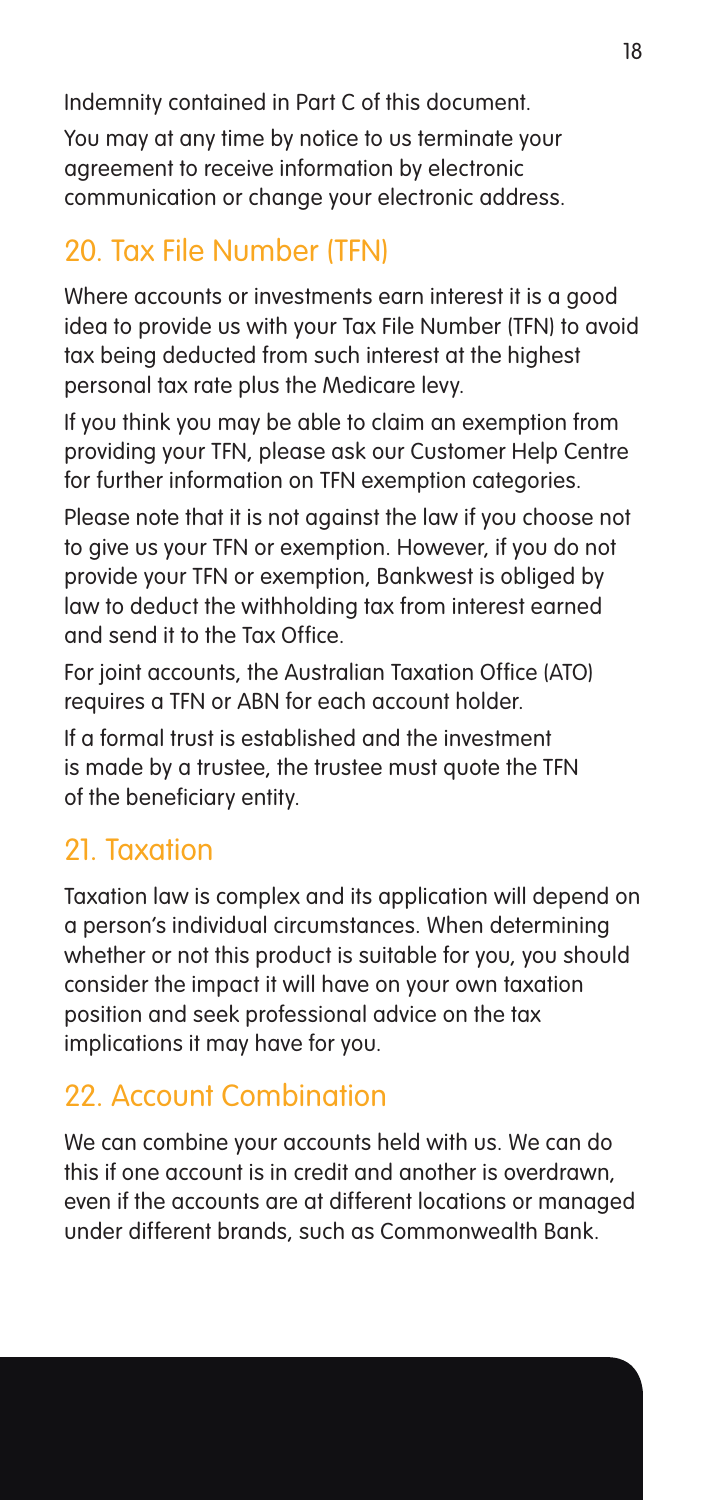We cannot combine your accounts if:

- you hold them in a different capacity, eg: one account is in your own name and another is in your name as trustee for someone else; or
- we have agreed to keep your accounts separate.
- we are actively considering your financial situation under any hardship provisions or while you are complying with an agreed repayment arrangement. We may, however, require you to retain funds in an account until our decision on your hardship application has been made.

We will write to tell you if we have exercised our right to combine your accounts.

If you receive social security payments, the Code of Operation for Department of Human Services and Department of Veteran Affairs Direct Credit Payments limits the extent to which we can combine your accounts.

#### 23. Procedures for Handling Errors and Disputed Transactions

At Bankwest, we believe in listening to our customers. This is the only way to continually improve our products and services to meet your needs. If you have a complaint about any Bankwest service, product, facility or any other aspect of Bankwest, we'd like to hear from you. Please contact our Customer Help Centre on 13 17 19.

You can also give feedback in the following ways:

- verbally or in writing at any one of our Customer Service Centres;
- by calling our toll free number Freecall 1800 650 111;
- • by completing a Bankwest feedback form (available from Customer Service Centres and through our Customer Help Centre); or
- by visiting bankwest.com.au and completing the electronic feedback form.

Our staff will do everything they can to rectify your problem immediately. We strive, wherever possible, to resolve your complaint within 5 working days.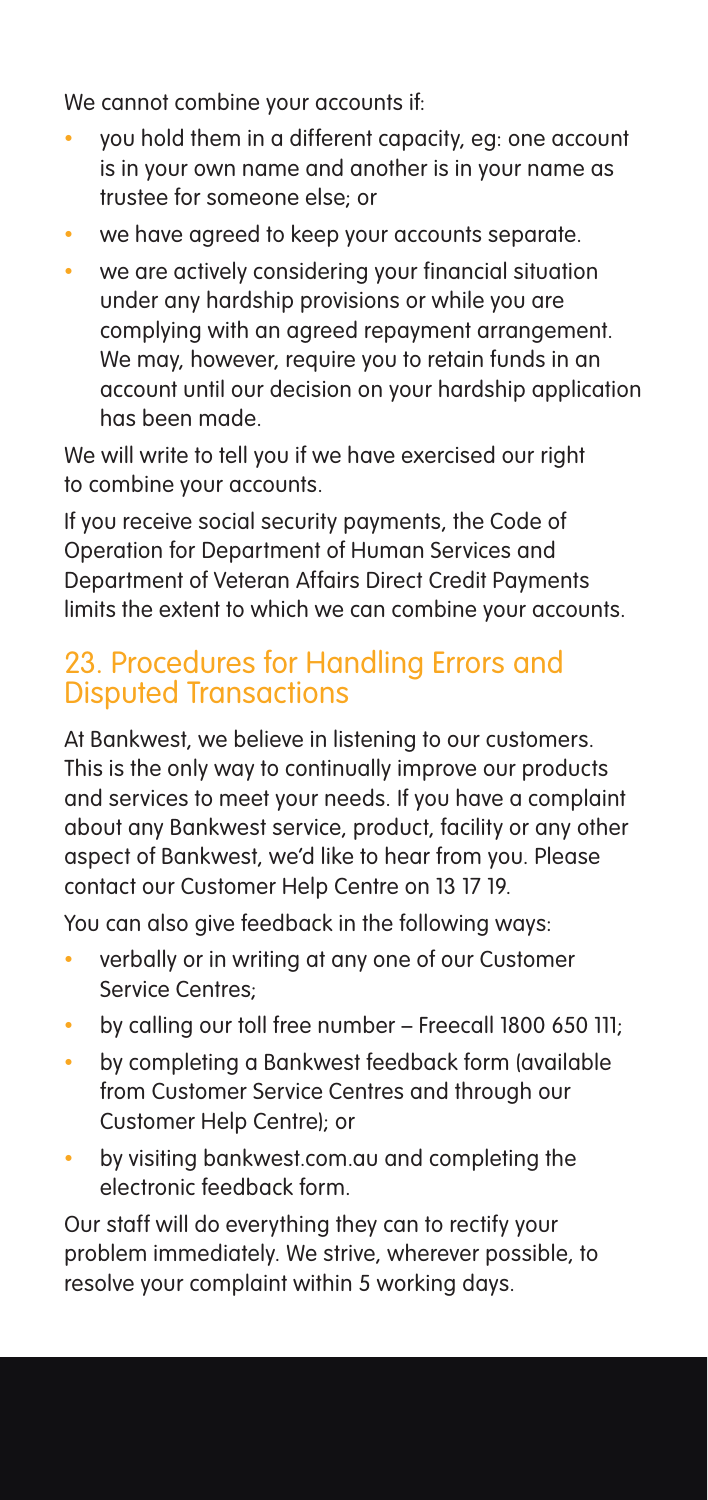If you are still not satisfied, you can ask our Customer Relations Department to review the matter.

Contact them by writing to:

#### **Manager Customer Relations**

GPO Box E237, Perth WA 6841

or phone or fax to:

**Telephone:** Freecall 1800 650 111

**Fax:** 1300 259 233

You will be advised of the details (including the timeframes) of our internal dispute resolution process and an officer with the appropriate authority to resolve the dispute will investigate your complaint thoroughly. We will do our best to resolve any complaint promptly and to your satisfaction.

In the unlikely event that the matter cannot be resolved directly with us, you can seek assistance from the Financial Ombudsman Service Ltd ("FOS").

The FOS provides an independent dispute resolution service and is approved by the Australian Securities and Investments Commission ("ASIC") as an external dispute resolution scheme.

A brochure outlining the FOS scheme is available from all our Customer Service Centres or by phoning our Customer Help Centre on 13 17 19.

The FOS's contact details are as follows:

**Financial Ombudsman Service Ltd** 

GPO Box 3, Melbourne VIC 3001

**Telephone:** 1300 780 808

**Facsimile:** (03) 9613 7345

**Website:** www.fos.org.au

### 24. Financial Claims Scheme

The Financial Claims Scheme, under the Banking Act, covers deposit amounts you hold in a bank in aggregate up to a statutory prescribed limit (please note that for the purposes of calculating this total joint accounts are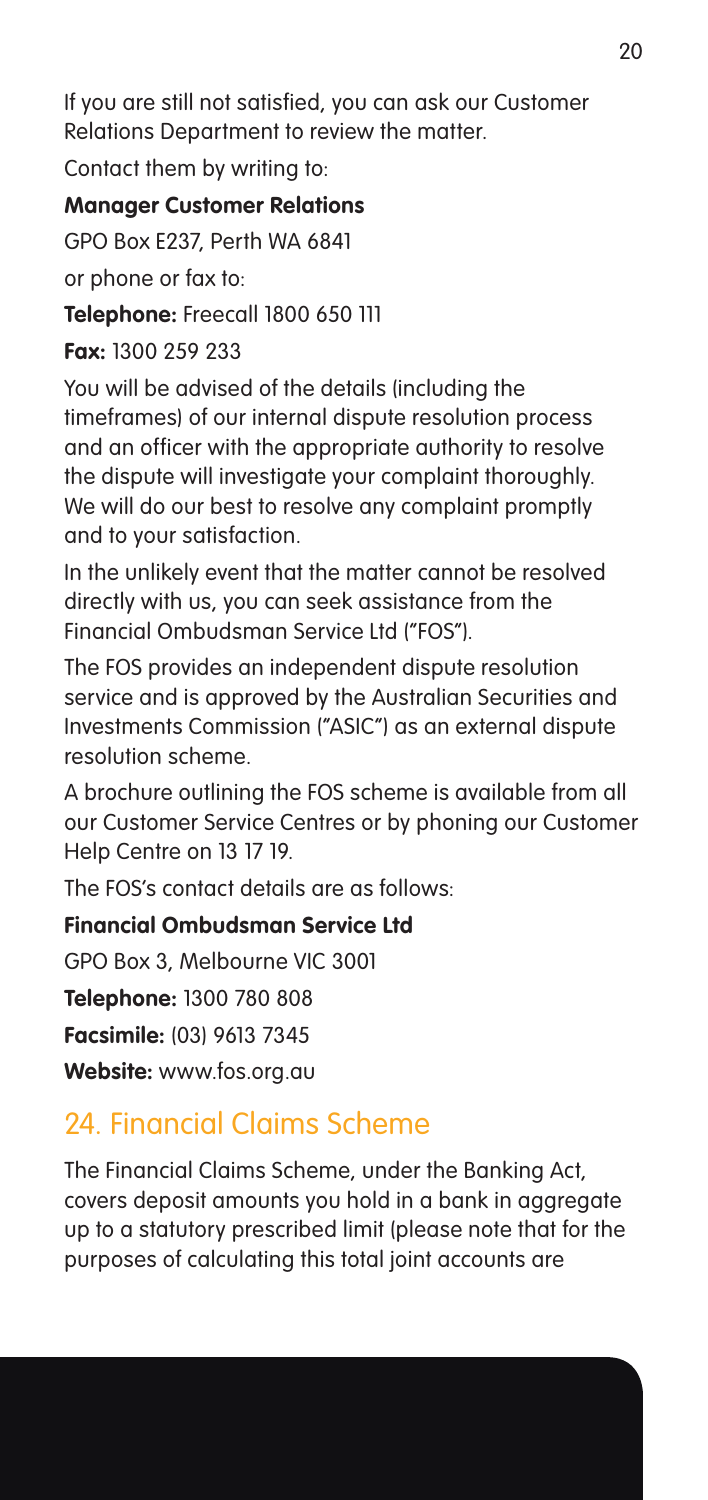considered to be held in equal shares).You may be entitled to a payment in some circumstances. Payments under the scheme are subject to a limit for each depositor. Information about the Financial Claim Scheme can be obtained from the APRA website at www.apra.gov.au and the APRA hotline on 1300 55 88 49.

### 25. Additional Obligations

The Bank may be subject to laws or regulations in Australia or another country that affect your relationship with the Bank (eg. Laws that address tax evasion). So that we may comply with our obligations under these laws or regulations, we may:

- require you to provide information about you or your product;
- • disclose any information we are required to concerning you (including sending your information overseas);
- if required to do so, withhold an amount from a payment to you, and if we do, we will not reimburse you for the amount withheld; and/or
- take such other action as is reasonably required, including, for example, closing your account.

#### 26. Bankwest MMI Relationship Manager Contact Details

#### **Western Australia**

Money Market Investments Bankwest Place, 300 Murray Street, Perth, WA 6000 Phone: 1300 488 588

#### **New South Wales**

Money Market Investments Level 17, 45 Clarence Street, Sydney, NSW 2000 Phone: 1300 488 588

#### **Victoria, and Tasmania**

Money Market Investments Bourke Place, 600 Bourke Street, Melbourne, Vic 3001 Phone: 1300 488 588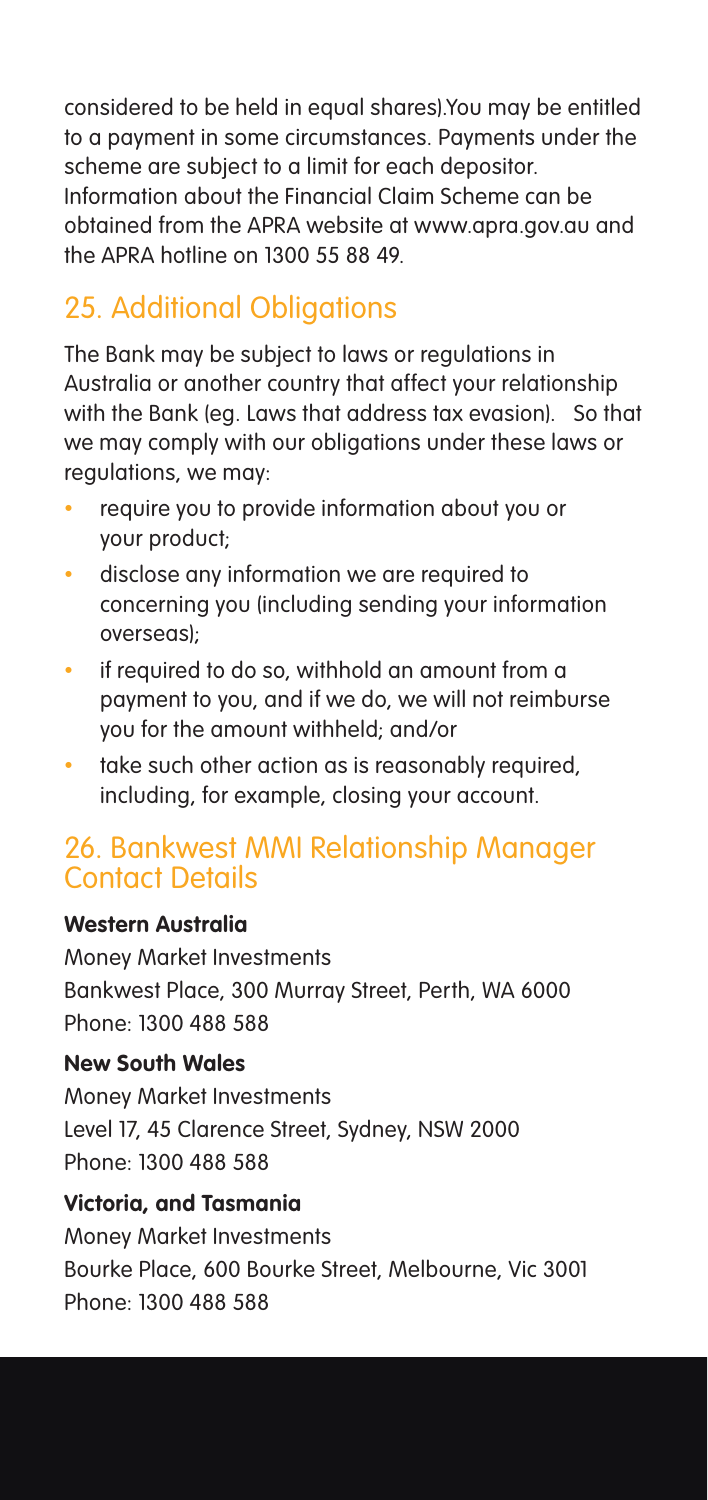#### **Queensland**

Money Market Investments Waterfront Place, 1 Eagle Street, Brisbane, QLD 4000 Phone: 1300 488 588 **South Australia and Northern Territory** Money Market Investments 151 Pirie Street, Adelaide, SA 5000 Phone: 1300 488 588

To find your nearest Customer Service Centre visit bankwest.com.au/find-us.

## Part C – Money Market Deposit Account Telephone, Facsimile and Email Service Indemnity

### 27. Introduction

**27.1** The following sets out the terms and conditions applicable to the services for the MMDA we provide to you by:

- (a) Telephone;
- (b) Facsimile; and
- (c) Email.

27.2 These services enable your Authorised Contacts on your behalf to make enquiries and for us to provide your Authorised Contacts with information on your MMDA in relation to:

- (a) the balance;
- (b) details of transactions;
- (c) ordering copies of account statements or Confirmation Letters;
- (d) providing your standard settlement instructions to request transfers to your Nominated Linked Account; and
- (e) opening, renewing and closing your MMDA accounts.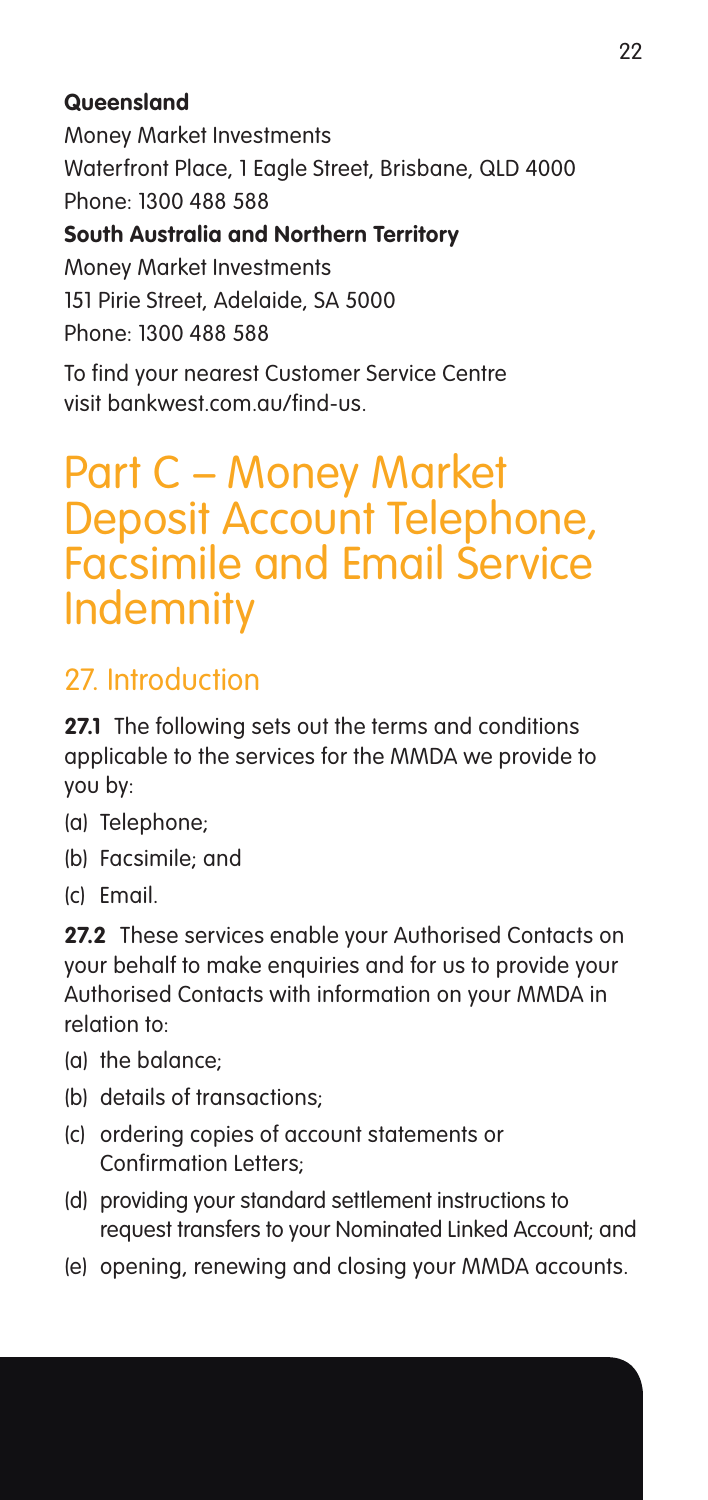**27.3** Accounts to which money is transferred upon request must always be held in precisely the same name and capacity as the MMDA account from which the money is to be transferred.

### 28. Telephone Transfers

**28.1** This facility enables your Authorised Contacts on your behalf to provide to us telephone instructions. Those instructions must state:

- (a) the name of the person giving the instructions;
- (b) your Telephone Password;
- (c) the details of the MMDA account to be debited;
- (d) the name and account number of the account to be credited; and
- (e) the amount to be transferred between accounts.

**28.2** We will issue you with a Confirmation Letter via your nominated method when we have completed the transfer instructions.

### 29. Facsimile or Email Transfers

**29.1** This facility enables your Authorised Contacts on your behalf to request us to act on your instructions transmitted to us by facsimile or email.

**29.2** The purported facsimile or email instructions must:

- (1) contain the name(s) and/or signature(s) of the person(s) giving instructions;
- (2) contain the account number of the MMDA and the amount to be debited;
- (3) contain the name and account number of the account to be credited; and
- (4) be in accordance with the requirements of the account operating authority applicable to the account from which the money is be transferred.

**29.3** When you open this Account you instruct us by facsimile or email and you:

(a) acknowledge that it is not practicable for us to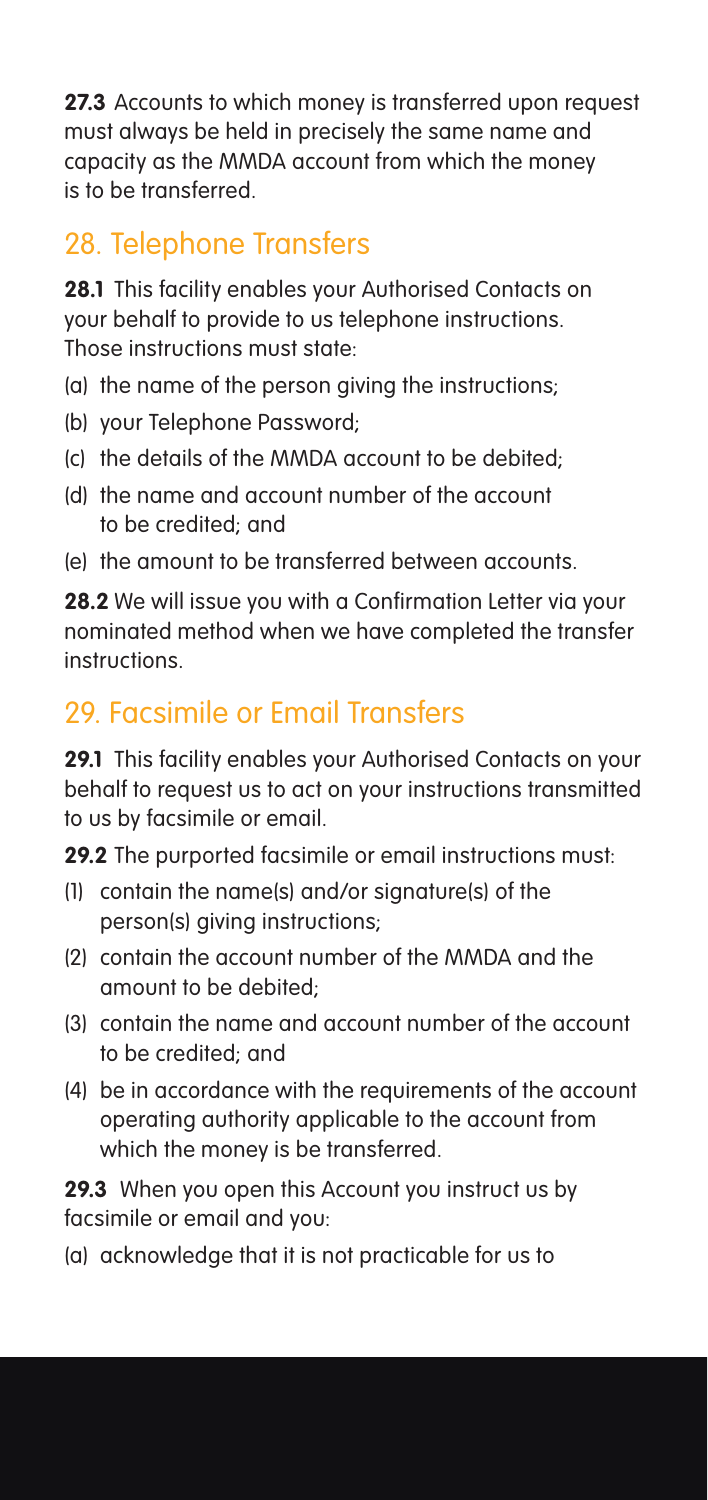establish the authenticity and accuracy of facsimiles or email instructions to us which purport to emanate from you;

- (b) agree that all facsimile or email instructions, mandates, consents, commitments and the like which purport to emanate from you shall be deemed to have been given by you in the form actually received by us (purported facsimile or email instructions);
- (c) acknowledge that as a result of the malfunction of equipment, the distortion of communication links and the like, the purported facsimile or email instructions may be different to that intended or sent and you shall be bound by the purported facsimile or email instructions;
- (d) to the extent permitted by law, waive any rights you may have or obtain against us arising directly or indirectly from any losses or damage which you may suffer because we act on your purported facsimile or email instructions: and you agree to indemnify us in respect to any claims, demands or actions made against us or losses or damages suffered by us because we so acted;
- (e) agree to implement and adhere to any procedures or restrictions imposed on you by us from time to time regarding the sending of facsimile or email instructions to us; and
- (f) agree that we will not be obliged to act on any purported facsimile or email instructions and that we may at any time on written notice sent to you, withdraw from the arrangements envisaged in this agreement.

### 30. Our obligation

**30.1** We are neither obliged to act on your instructions nor guarantee to deal with them on the day received if they are not made in accordance with Part A, Section 6, of this document.

**30.2** We may refuse to process any instructions if we believe they do not meet any of these terms and conditions. We will advise you accordingly.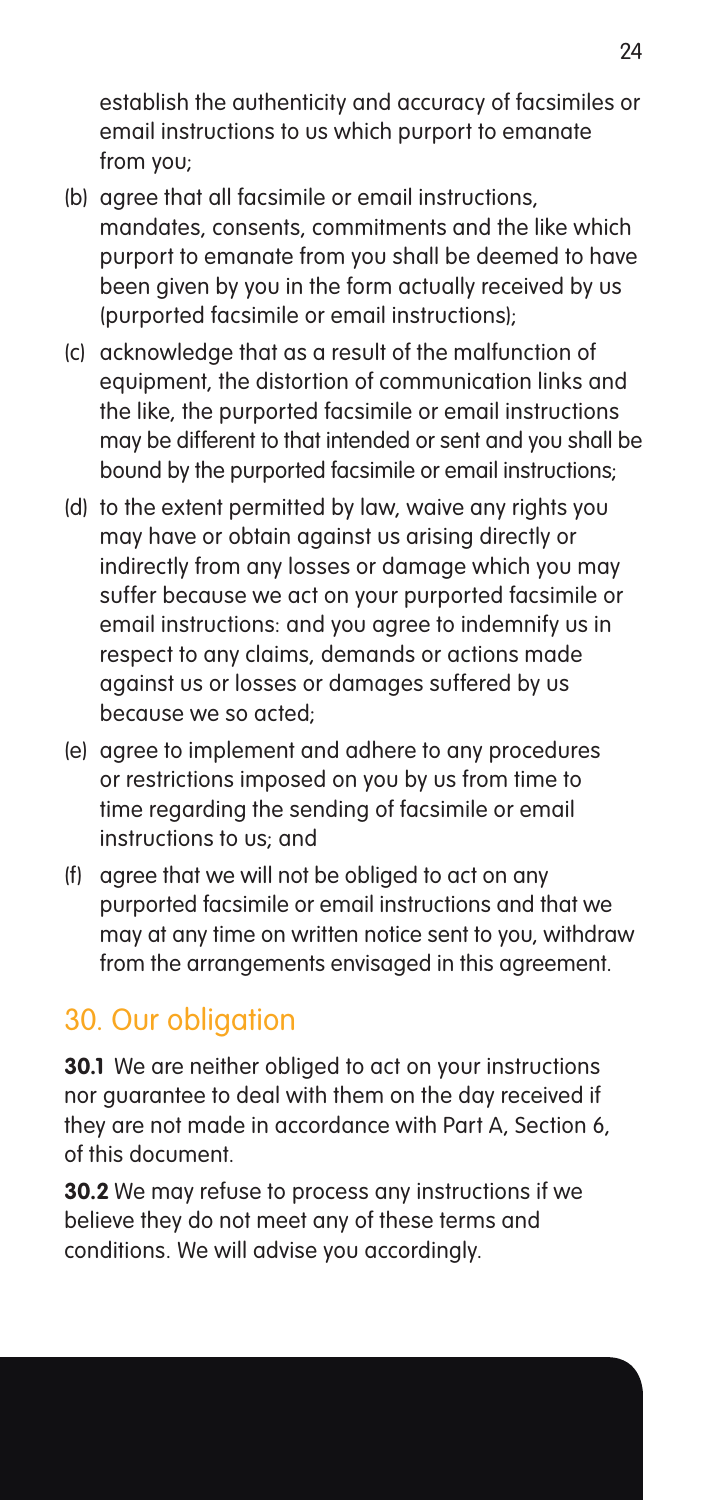### 31. Your obligation

**31.1**If an account is held by more than one of you then, each of you must comply fully with these terms and conditions as though this service were in one name alone.

**31.2** Each of you is liable to us separately and together for the whole of any:

- (a) transaction arising from the use of these services;
- (b) debt to us for providing these services;
- (c) loss or damage suffered by us in connection with these services; and
- (d) interest, fees and expenses incurred in connection with these services.

**31.3** You acknowledge that there is a risk that fraudulent instructions in respect of your Account can be made by a person or persons who have access to information about your Account. As such fraud is very difficult to detect, we may inadvertently act on fraudulent telephone, facsimile and email instructions from persons who appear to be an Authorised Contact to your Account.

**31.4** Provided the Bank has acted with due care and skill:

- (a) you agree to accept full responsibility for any loss or damage which you may suffer as a result of or in connection with the Bank acting upon any instruction which purports to be given by an Authorised Contact, even if those instructions were authorised by you; and
- (b) you indemnify the Bank against all actions, proceedings, claims, accounts, demands, losses, damages, costs, liabilities and reasonable expenses that the Bank may suffer a result of or in connection with the Bank acting upon such instructions.

### 32. General

**32.1** These instructions replace any previous instructions you may have given to us relating to the Telephone, Facsimile and Email service.

**32.2** This service is in addition to the terms and conditions operating in respect of your MMDA.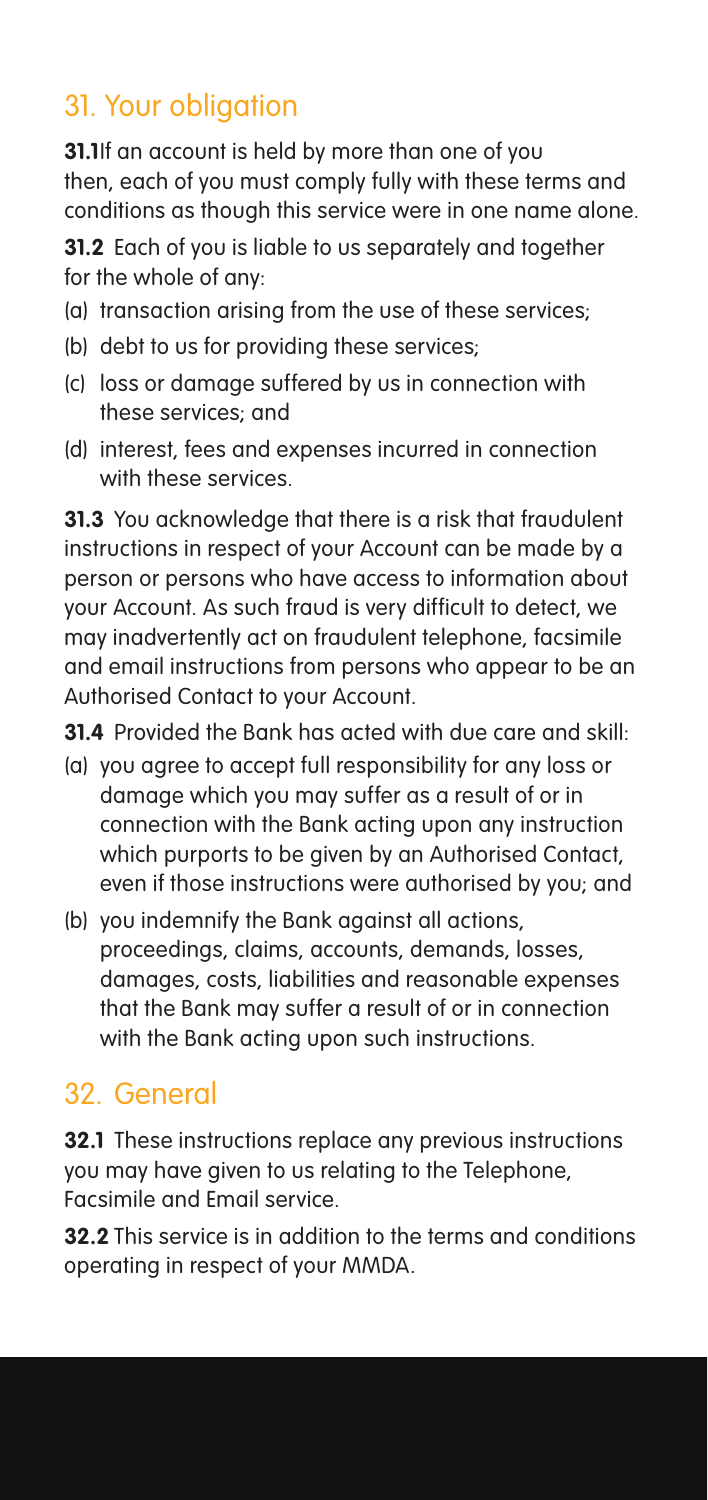# Part D – Words with Special Meanings

In this document the following words have the following meanings:

**Account** means the Money Market Deposit Account.

**Account Statement** means a periodic statement displaying your At Call Money Market Call Account transactions.

**At Call MMDA** means an MMDA which is at call.

**Application Form** means the Application and Authority for Bankwest Money Market Deposit Account form and/or the Application for Amending a Money Market Deposit Account form.

**Authorised Contact** means the person or persons you nominate and authorise to transact and operate the Money Market Deposit Account on your behalf.

**BBSW** means on any day the rate determined by us as being equal to the average "mid rate" quoted on the BBSW page of the Reuters Monitor System at or about 10am (Sydney time) on that day.

**Business** means a company, corporation, sole trader, partnership, non-profit organisation, superannuation fund or trust with an Australian registered address.

**Business Day** means each day excluding Saturday and Sunday and Australian National public holidays and where the Real Time Gross Settlement payment system is available.

**Confirmation Letter** means the letter issued by us confirming your transaction details.

**Fixed Term MMDA** means a Fixed Term Fixed Rate MMDA or a Fixed Term Variable Rate MMDA.

**Fixed Term Fixed Rate MMDA** means a MMDA with a fixed term and a fixed rate.

**Fixed Term Variable Rate MMDA** means a MMDA with a fixed term and a variable rate.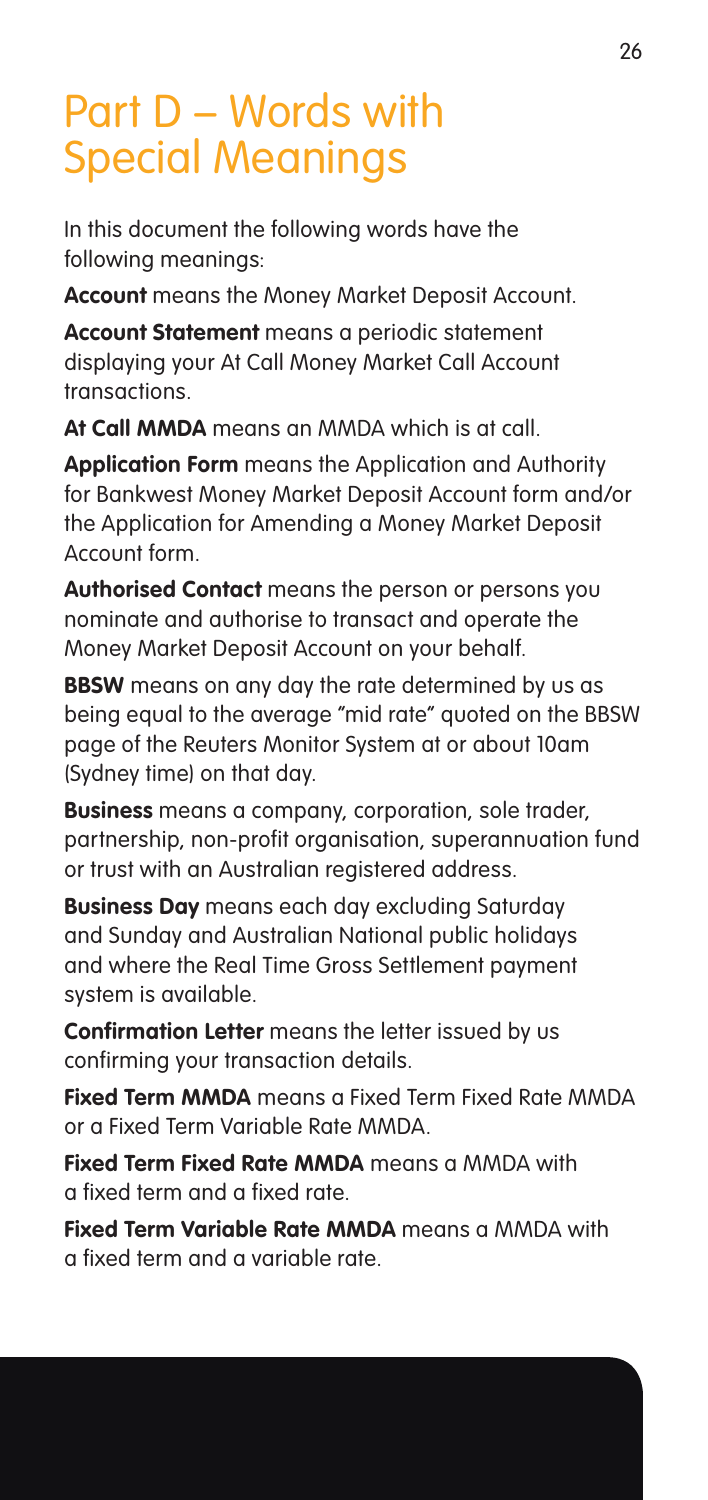**Nominated Linked Account** means the account nominated by you which is in the same name and currency as the Money Market Deposit Account with Bankwest or another Australian Financial Institution.

**Pre-payment** means the full or partial termination of a fixed term Money Market Deposit Account prior to its contractual maturity date.

**Real Time Gross Settlement (RTGS)** means the electronic method by which we pay funds back to the Nominated Linked Account.

**Telephone Password** means the password you provide to us and quote to us when giving instructions by telephone.

**We, us, the Bank** or **Bankwest** means, Bankwest, a division of the product issuer, Commonwealth Bank of Australia ABN 48 123 123 124 AFSL/Australian Credit License 234945 and its successors and assigns.

Any other grammatical form of the word "we: has a corresponding meaning.

**WST** means Western Standard Time.

**You** means the account holder, or in the case of a joint account, each and all of the account holders. Any other grammatical form of the word "you" has a corresponding meaning.

Unless otherwise required by the context, a singular word includes the plural and vice versa.